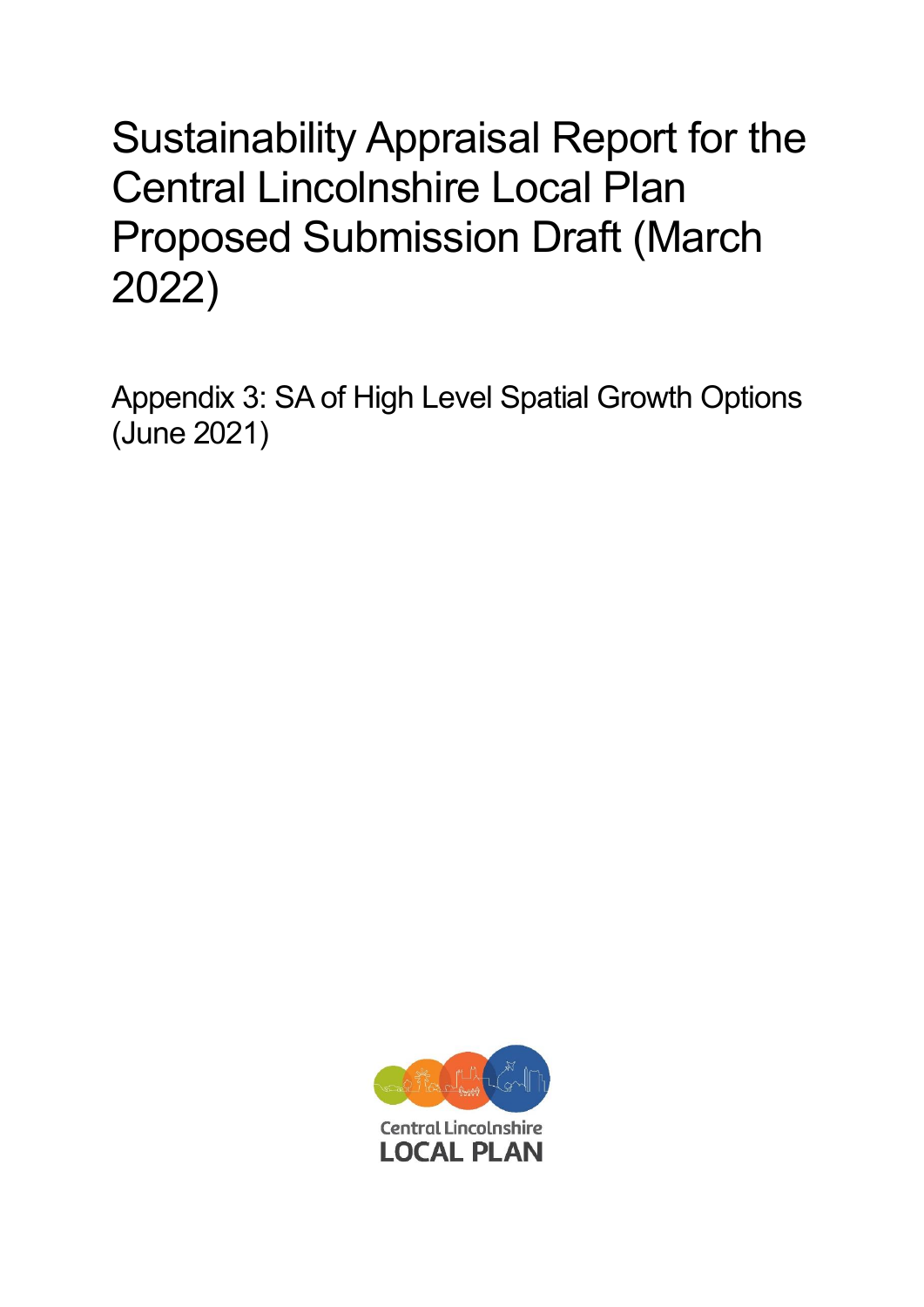## **High Level Spatial Growth Options (June 2021)**

**Option 1: Urban focus:** This option focuses growth in the main urban areas (Lincoln, Gainsborough and Sleaford) and would see growth aligned to the settlement hierarchy – the larger the settlement, the more growth it would receive.

**Option 1: Small site focus:** This option would spread development across a greater number of sites across a larger number and range of locations. It would focus growth to more, smaller sites in more settlements, including small villages.

**Option 3: Transport/ infrastructure corridor focus:** This option would focus development around transport corridors (the main aerial roads, railway network where there are stations within proximity, locations well-served by bus routes and locations with active travel opportunities) which link settlements to the main centres of Lincoln, Gainsborough and Sleaford.

**Option 4: Creation of new settlement/s:** This option would see the creation of one or more new settlements within the countryside, or potentially at a specific currently small settlement/s where significant growth would be focused. This option does not assume all growth would be accommodated in this way. It is assumed a minimum of 500 dwellings would be needed for the creation of a new settlement.

**Option 5: Balanced combination of Options 1 to 3:** This option would incorporate elements of Option 1, Option 2 and Option 3 to find a balanced approach for distributing growth. Within the Lincoln Strategy Area there would be a focus on the Lincoln urban area and the retention of the Sustainable Urban Extensions. Beyond this there would also be growth focussed around the area in smaller settlements, particularly focused in settlements along the transport corridors and in settlements with a good range of facilities and services available either within the village or nearby. This would see all settlements in the hierarchy down to small villages being considered for some allocations.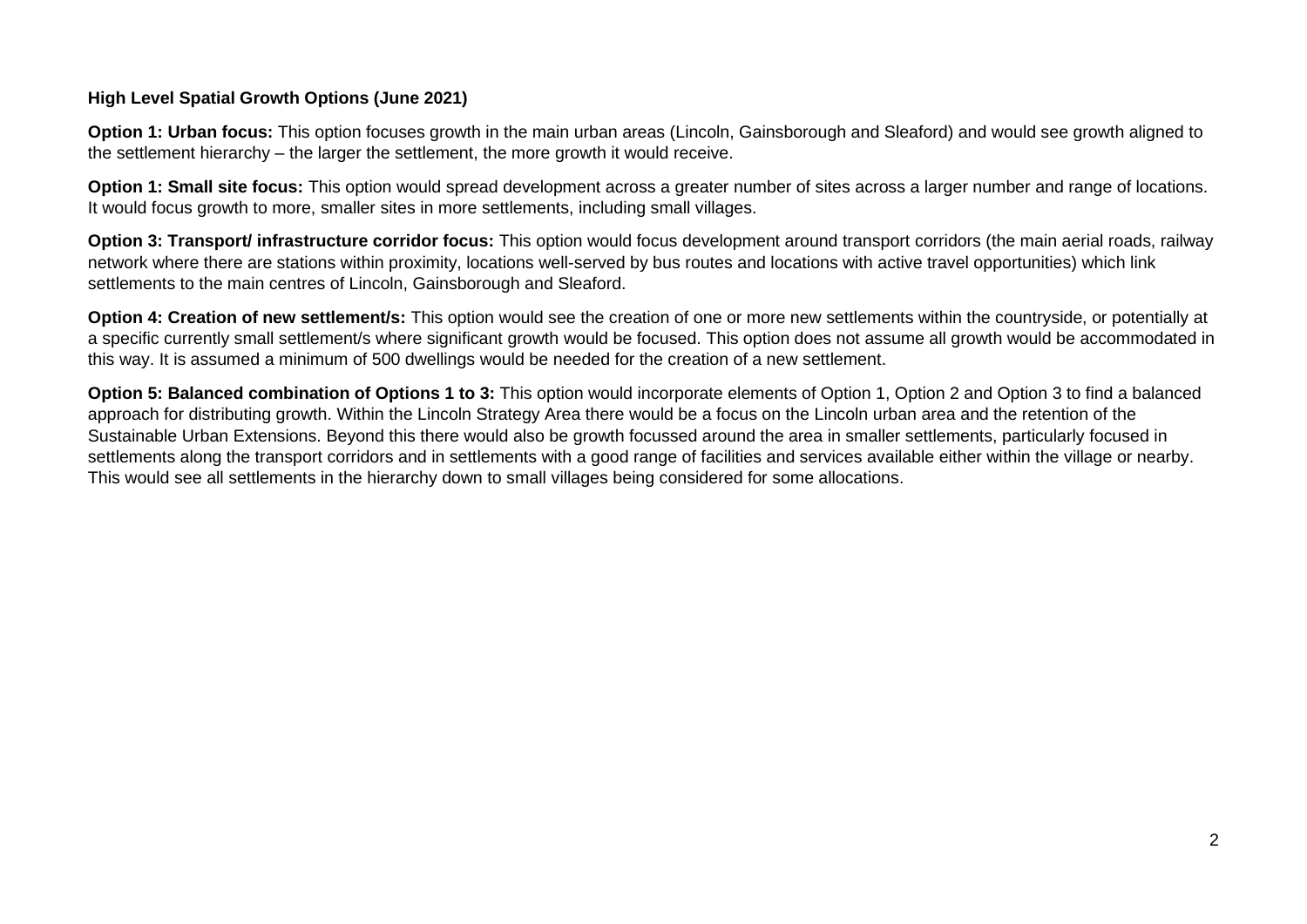|                      | <b>Policy Options</b>                 |                                            |                                          |                                         |                                    |  |  |
|----------------------|---------------------------------------|--------------------------------------------|------------------------------------------|-----------------------------------------|------------------------------------|--|--|
| <b>SA Objectives</b> | <b>Option 1</b>                       | <b>Option 2</b>                            | <b>Option 3</b>                          | <b>Option 4</b>                         | Option 5                           |  |  |
| <b>Social</b>        |                                       |                                            |                                          |                                         |                                    |  |  |
| 1. Housing.          | $+ +/-$                               | +/-                                        | $++/-$                                   | +/-                                     | $++$                               |  |  |
|                      | This option would                     | Unlike Option 1, this                      | This option would                        | This option would                       | This option would                  |  |  |
|                      | focus most growth in                  | option would reduce                        | focus growth along                       | deliver a large                         | focus growth on                    |  |  |
|                      | and around the main                   | the focus on a limited                     | transport corridors                      | amount of growth in                     | locations where the                |  |  |
|                      | urban areas                           | number of locations of                     | which link                               | focused locations                       | greatest populations               |  |  |
|                      | (Lincoln, Sleaford                    | growth, spreading                          | settlements with the                     | with a good level of                    | are located,                       |  |  |
|                      | and Gainsborough)                     | growth across a larger                     | main urban centres                       | supporting                              | therefore delivering               |  |  |
|                      | within Central                        | number and range of                        | of Lincoln,                              | infrastructure and                      | housing where the                  |  |  |
|                      | Lincolnshire.                         | locations, including                       | Gainsborough and                         | employment. Whilst                      | greatest need is                   |  |  |
|                      | Elsewhere, there                      | small villages.                            | Sleaford.                                | uncertain at this level                 | arising.                           |  |  |
|                      | would be a                            |                                            |                                          | of appraisal, it is                     |                                    |  |  |
|                      | prioritisation of the                 | This would see growth                      | Focusing growth on                       | likely that a new                       | This option would                  |  |  |
|                      | <b>Market Towns</b>                   | in a wider range of rural                  | these locations,                         | settlement/s would                      | also deliver housing               |  |  |
|                      | (Market Rasen and                     | settlements, allowing                      | where the greatest                       | be delivered on                         | across a large                     |  |  |
|                      | Caistor) and to a                     | the housing needs of                       | populations are,                         | greenfield land, with                   | number and range                   |  |  |
|                      | lesser extent the                     | these villages to be                       | would deliver                            | a positive effect on                    | of locations across                |  |  |
|                      | larger villages in the                | met. This option may                       | housing where the                        | viability and in turn,                  | Central Lincolnshire,              |  |  |
|                      | area.                                 | provide far greater                        | greatest need is                         | the provision of                        | including small                    |  |  |
|                      |                                       | variety of sites to                        | arising.                                 | affordable housing.                     | villages. This option              |  |  |
|                      | Focusing growth on                    | ensure market delivery                     |                                          |                                         | may provide far                    |  |  |
|                      | these locations,                      | and to give more                           | There is a risk under                    | However, this option                    | greater variety of                 |  |  |
|                      | where the greatest                    | smaller and medium                         | this option that the                     | is unlikely to meet                     | sites to ensure                    |  |  |
|                      | populations are,                      | developers                                 | needs of settlements                     | housing need in full,                   | market delivery and                |  |  |
|                      | would deliver                         | opportunities to secure<br>sites to build. | outside of the                           | as it would divert                      | to give more smaller<br>and medium |  |  |
|                      | housing where the<br>greatest need is |                                            | transport corridors<br>would not be met. | development away<br>from the main urban | developers                         |  |  |
|                      | arising.                              | Development may                            |                                          | areas and                               | opportunities to                   |  |  |
|                      |                                       | come forward more                          | Mixed major positive                     | elsewhere. There is                     | secure sites to build.             |  |  |
|                      | There is a risk under                 | quickly than the other                     | minor negative                           | also likely to be a                     |                                    |  |  |
|                      | this option that the                  | options, due to the                        | effects are                              | long lead in time for                   | Major positive                     |  |  |
|                      | needs of medium                       | shorter lead in times                      | predicted.                               | the delivery of                         | effects are therefore              |  |  |
|                      | and smaller villages                  | associated with smaller                    |                                          | housing on site.                        | likely.                            |  |  |
|                      | would be unmet.                       | scale development.                         |                                          |                                         |                                    |  |  |
|                      |                                       |                                            |                                          | Mixed minor positive                    |                                    |  |  |
|                      | Mixed major positive                  | May be less likely to                      |                                          | minor negative                          |                                    |  |  |
|                      | minor negative                        | deliver affordable                         |                                          | effects are likely.                     |                                    |  |  |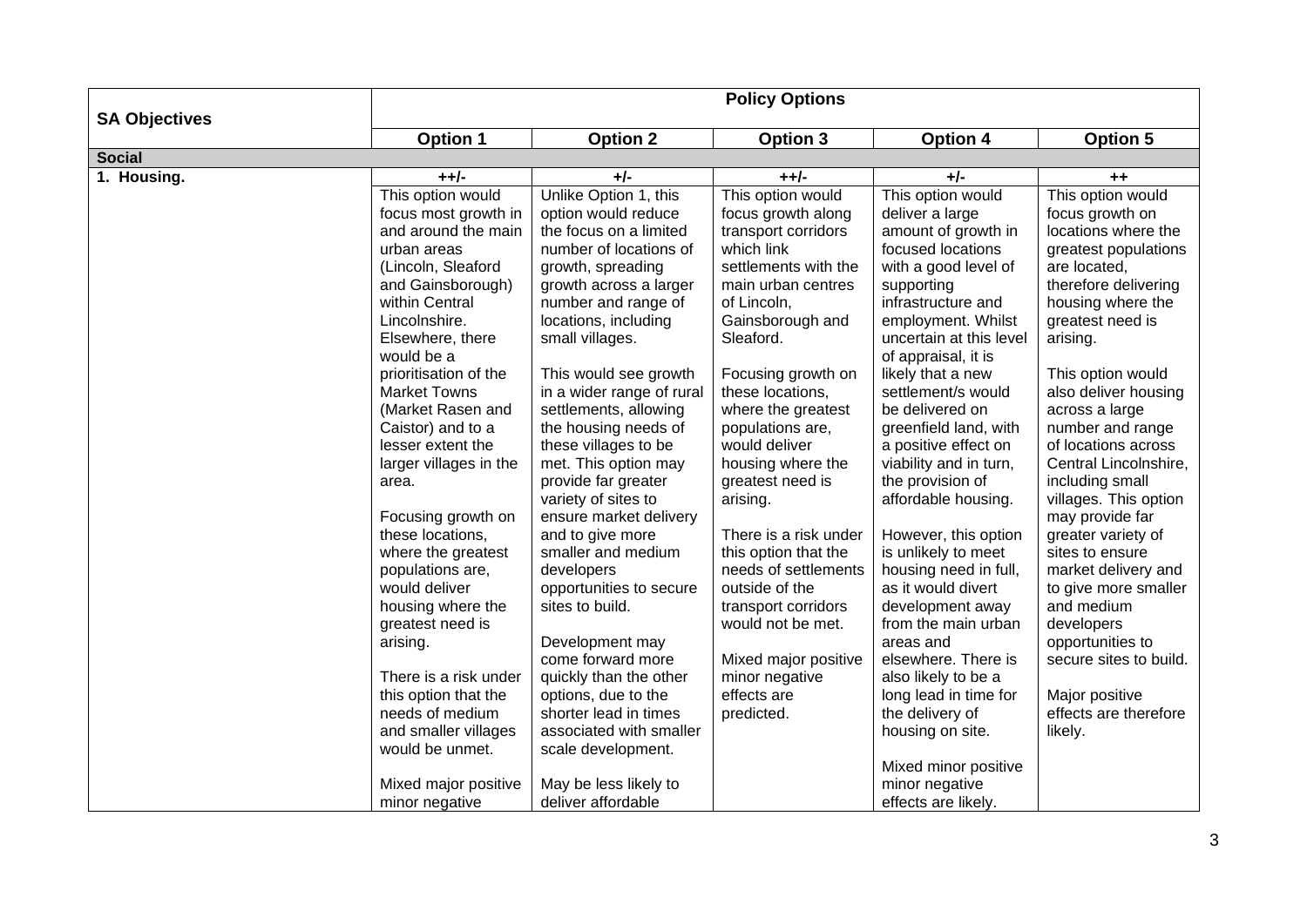|                          |                                                                                                                                                                                                                                                                                                                                               |                                                                                                                                                                                                                                                                                                                                                                               | <b>Policy Options</b>                                                                                                                                                                                                                                                                                            |                                                                                                                                                                                                                                                                                                                                                     |                                                                                                                                                                                                                                                                                                                                       |
|--------------------------|-----------------------------------------------------------------------------------------------------------------------------------------------------------------------------------------------------------------------------------------------------------------------------------------------------------------------------------------------|-------------------------------------------------------------------------------------------------------------------------------------------------------------------------------------------------------------------------------------------------------------------------------------------------------------------------------------------------------------------------------|------------------------------------------------------------------------------------------------------------------------------------------------------------------------------------------------------------------------------------------------------------------------------------------------------------------|-----------------------------------------------------------------------------------------------------------------------------------------------------------------------------------------------------------------------------------------------------------------------------------------------------------------------------------------------------|---------------------------------------------------------------------------------------------------------------------------------------------------------------------------------------------------------------------------------------------------------------------------------------------------------------------------------------|
| <b>SA Objectives</b>     | <b>Option 1</b>                                                                                                                                                                                                                                                                                                                               | <b>Option 2</b>                                                                                                                                                                                                                                                                                                                                                               | Option 3                                                                                                                                                                                                                                                                                                         | <b>Option 4</b>                                                                                                                                                                                                                                                                                                                                     | <b>Option 5</b>                                                                                                                                                                                                                                                                                                                       |
|                          | effects are<br>predicted.                                                                                                                                                                                                                                                                                                                     | housing of a range of<br>housing types because<br>of the smaller scale of<br>schemes and viability.<br>May not deliver housing<br>where the greatest<br>need is arising.                                                                                                                                                                                                      |                                                                                                                                                                                                                                                                                                                  |                                                                                                                                                                                                                                                                                                                                                     |                                                                                                                                                                                                                                                                                                                                       |
|                          |                                                                                                                                                                                                                                                                                                                                               | Mixed minor positive<br>minor negative effects<br>are likely.                                                                                                                                                                                                                                                                                                                 |                                                                                                                                                                                                                                                                                                                  |                                                                                                                                                                                                                                                                                                                                                     |                                                                                                                                                                                                                                                                                                                                       |
| 2. Health and Wellbeing. | $+/-$                                                                                                                                                                                                                                                                                                                                         | -/--                                                                                                                                                                                                                                                                                                                                                                          | $+/-$                                                                                                                                                                                                                                                                                                            | $+/++$                                                                                                                                                                                                                                                                                                                                              | $+ +/-$                                                                                                                                                                                                                                                                                                                               |
|                          | Concentrating<br>growth on the<br><b>Lincoln Strategy</b><br>Area and main<br>towns would locate<br>most of the growth<br>in areas with good<br>access to health,<br>sport and recreation<br>facilities and in<br>locations where<br>more facilities will be<br>accessible by<br>walking and cycling,<br>potentially<br>increasing the active | Focusing growth on<br>smaller sites in more<br>settlements including<br>smaller villages would<br>disperse growth to<br>locations where access<br>to healthcare, sport and<br>recreation facilities is<br>limited.<br>The ability to secure<br>developer contributions<br>for healthcare services<br>and open space, or<br>deliver new open space<br>on site, is likely to be | Focusing growth<br>along transport and<br>infrastructure<br>corridors which link<br>settlements to the<br>main towns could<br>help ensure good<br>access to health,<br>sport and recreation<br>facilities for new<br>residents.<br>Focusing growth on<br>new settlements<br>along transport<br>corridors has the | This policy option<br>would deliver<br>infrastructure such as<br>healthcare, sport and<br>recreation facilities<br>and green<br>infrastructure as part<br>of the creation of the<br>new community/ies.<br>This could contribute<br>to healthy lifestyles<br>of not only the new<br>residents, but<br>existing residents in<br>the surrounding area. | This option would<br>locate most of the<br>growth in areas with<br>good access to<br>health, sport and<br>recreation facilities<br>and in locations<br>where more facilities<br>will be accessible by<br>walking and cycling,<br>potentially<br>increasing the active<br>travel potential and<br>its accompanying<br>health benefits. |
|                          | travel potential and<br>its accompanying<br>health benefits.<br>An urban focus and<br>therefore a greater                                                                                                                                                                                                                                     | limited with a focus on<br>small sites. There is a<br>risk existing health<br>services could become<br>overwhelmed.                                                                                                                                                                                                                                                           | potential to support<br>the extension and<br>enhancement of the<br>Green Infrastructure<br>network, which<br>could be utilised for                                                                                                                                                                               | It would also offer<br>opportunities to plan<br>the settlement to<br>promote active travel<br>from the outset.                                                                                                                                                                                                                                      | Focusing growth on<br>new settlements<br>along transport<br>corridors has the<br>potential to support<br>the extension and                                                                                                                                                                                                            |
|                          | density of<br>development, may                                                                                                                                                                                                                                                                                                                | Furthermore, it is likely<br>that residents would                                                                                                                                                                                                                                                                                                                             | active travel and its                                                                                                                                                                                                                                                                                            | Full range of positive<br>impacts unlikely to                                                                                                                                                                                                                                                                                                       | enhancement of the<br>Green Infrastructure                                                                                                                                                                                                                                                                                            |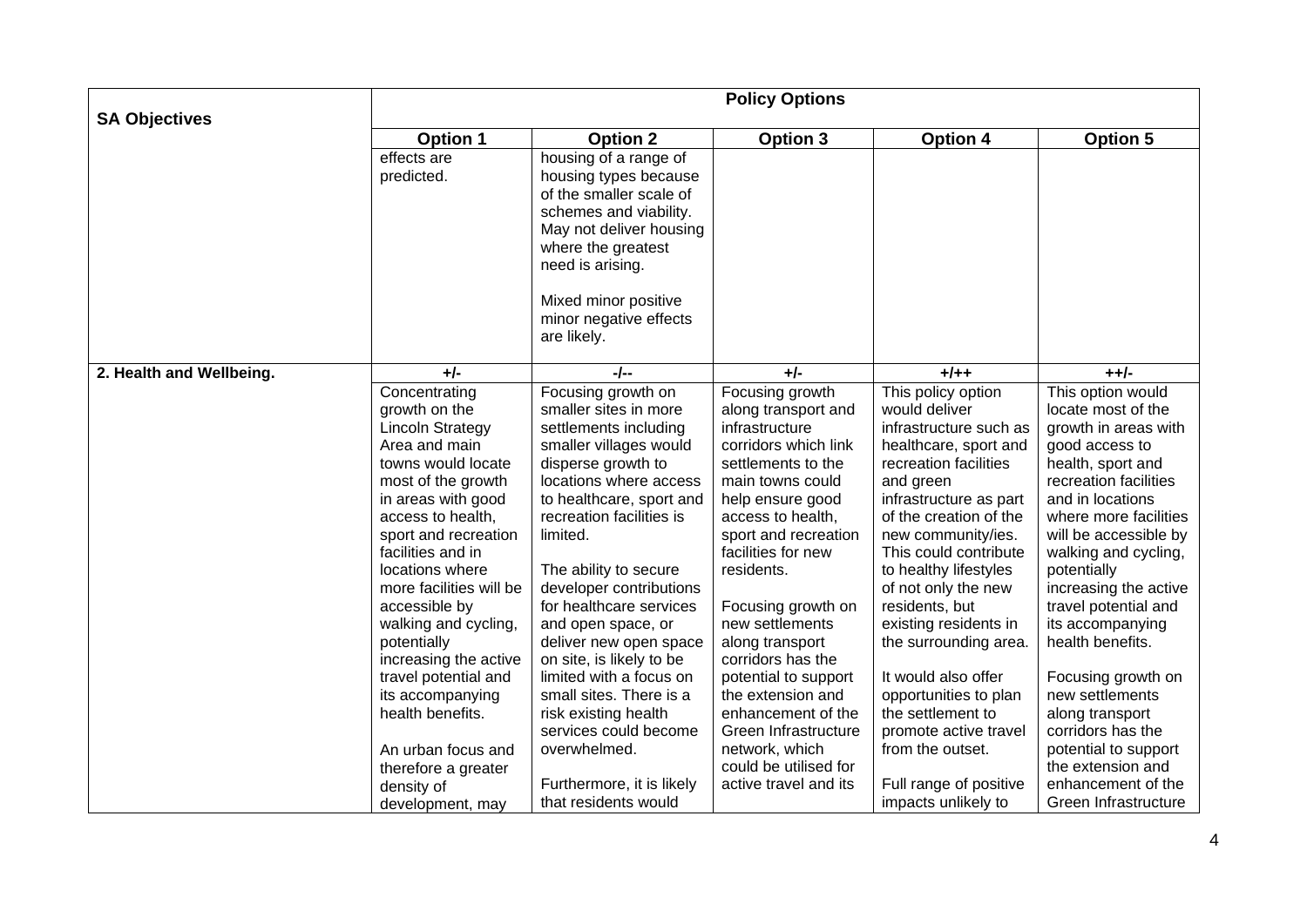| <b>SA Objectives</b>              |                                        |                                     | <b>Policy Options</b>                   |                                     |                                      |
|-----------------------------------|----------------------------------------|-------------------------------------|-----------------------------------------|-------------------------------------|--------------------------------------|
|                                   | <b>Option 1</b>                        | <b>Option 2</b>                     | Option 3                                | <b>Option 4</b>                     | <b>Option 5</b>                      |
|                                   | result in a loss of                    | need to drive to access             | accompanying                            | be realised until later             | network, which                       |
|                                   | open space, with a                     | jobs and a full range of            | health benefits.                        | in the plan period,                 | could be utilised for                |
|                                   | negative impact on                     | facilities and amenities,           |                                         | hence mixed minor                   | active travel and its                |
|                                   | residents' physical                    | resulting in less active            | However, under this                     | positive/major                      | accompanying                         |
|                                   | and mental health                      | travel.                             | option, there is a risk                 | positive effects.                   | health benefits.                     |
|                                   | and wellbeing.                         |                                     | the proximity of new                    |                                     |                                      |
|                                   | However,                               |                                     | housing to the main                     |                                     | Focusing growth on                   |
|                                   | development may<br>bring opportunities |                                     | roads could have<br>detrimental impacts |                                     | smaller sites in more<br>settlements |
|                                   | to deliver new green                   |                                     | on health as a result                   |                                     | including smaller                    |
|                                   | space where there                      |                                     | of reduced air                          |                                     | villages would                       |
|                                   | are exiting                            |                                     | quality and noise                       |                                     | disperse growth to                   |
|                                   | deficiencies.                          |                                     | associated with road                    |                                     | locations where                      |
|                                   |                                        |                                     | traffic.                                |                                     | access to                            |
|                                   | This option risks                      |                                     |                                         |                                     | healthcare, sport                    |
|                                   | placing increased                      |                                     |                                         |                                     | and recreation                       |
|                                   | pressure on existing                   |                                     |                                         |                                     | facilities is limited.               |
|                                   | health services                        |                                     |                                         |                                     |                                      |
|                                   | already close to                       |                                     |                                         |                                     | Mixed major positive                 |
|                                   | capacity.                              |                                     |                                         |                                     | minor negative                       |
|                                   |                                        |                                     |                                         |                                     | impacts are                          |
|                                   | Mixed minor positive<br>minor negative |                                     |                                         |                                     | expected.                            |
|                                   | effects are                            |                                     |                                         |                                     |                                      |
|                                   | predicted.                             |                                     |                                         |                                     |                                      |
|                                   |                                        |                                     |                                         |                                     |                                      |
| 3. Social Equality and Community. | $++/-$                                 | $+/-$                               | $+/-$                                   | $+/-$                               | $++$                                 |
|                                   | This option would                      | This option would direct            | This option could                       | This option would                   | This option would                    |
|                                   | direct most growth                     | more growth away from               | help to focus                           | direct more growth                  | direct most growth                   |
|                                   | to the main urban                      | the main urban areas                | investment on these                     | away from the main                  | to the main urban                    |
|                                   | areas where there                      | where highest levels of             | transport corridors                     | urban areas where                   | areas where there                    |
|                                   | are greatest levels                    | deprivation exist and<br>where most | and therefore                           | highest levels of                   | are greatest levels                  |
|                                   | of deprivation and<br>where most       | regeneration                        | improving<br>accessibility to the       | deprivation exist and<br>where most | of deprivation and<br>where most     |
|                                   | opportunities for                      | opportunities exist,                | main urban                              | regeneration                        | opportunities for                    |
|                                   | regeneration exist.                    | resulting in minor                  | settlements and                         | opportunities exist.                | regeneration exist.                  |
|                                   | This would help to                     | negative effects.                   | hence employment,                       | However, it would                   | However, it would                    |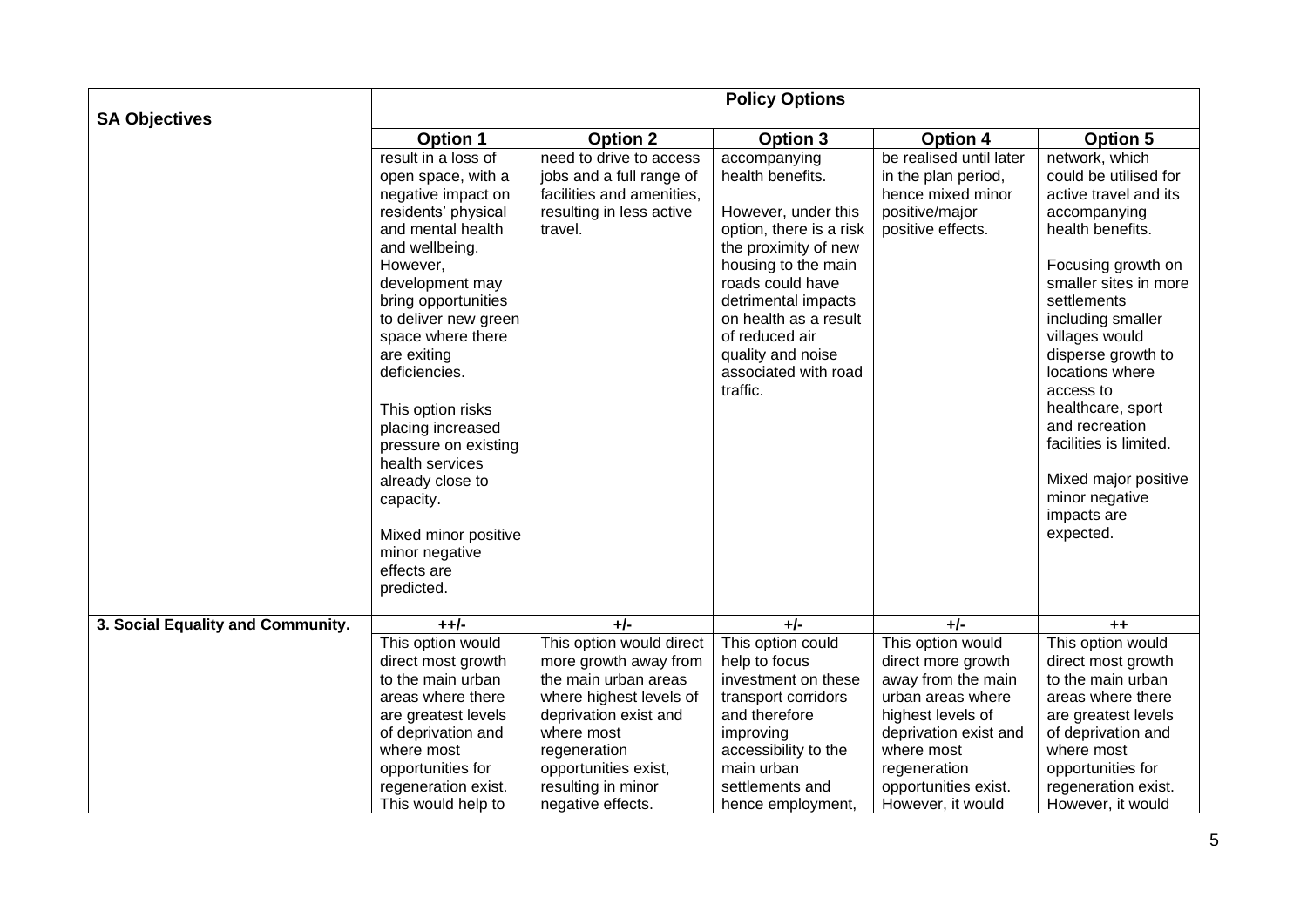|                                            |                         |                            | <b>Policy Options</b> |                          |                       |
|--------------------------------------------|-------------------------|----------------------------|-----------------------|--------------------------|-----------------------|
| <b>SA Objectives</b>                       |                         |                            |                       |                          |                       |
|                                            | <b>Option 1</b>         | <b>Option 2</b>            | Option 3              | <b>Option 4</b>          | <b>Option 5</b>       |
|                                            | support existing        | However, there are         | services and          | also offer the           | also ensure some      |
|                                            | community facilities    | also pockets of            | facilities, for those | opportunity to create    | growth in the rural   |
|                                            | and support the         | deprivation and            | who are less mobile   | inclusive                | areas where there     |
|                                            | delivery of new         | regeneration               | and who cannot        | neighbourhoods and       | are also pockets of   |
|                                            | facilities. Residents   | opportunities in more      | drive.                | avoid the creation or    | deprivation and       |
|                                            | would have good         | rural areas and so this    |                       | exacerbation of          | regeneration          |
|                                            | access to services      | option is also likely to   | However, focusing     | deprivation in new       | opportunities. It may |
|                                            | and facilities, which   | have some positive         | too much growth on    | settlements. There       | help to focus         |
|                                            | would improve           | effects by helping to      | these corridors       | would be an              | investment on         |
|                                            | equalities, given the   | support the vitality and   | could result in other | opportunity to           | transport corridors   |
|                                            | greater accessibility   | viability of smaller       | areas being starved   | delivery new             | and therefore         |
|                                            | by non-car modes.       | settlements. More          | of development with   | community facilities,    | improve accessibility |
|                                            |                         | dispersed development      | negative impacts on   | such as school, local    | to the main urban     |
|                                            | However, this option    | may mean it is more        | supporting existing   | centres and green        | settlements and       |
|                                            | may not help to         | difficult for residents to | community facilities  | spaces as part of a      | hence employment,     |
|                                            | address deprivation     | access employment,         | and delivery of new   | large-scale new          | services and          |
|                                            | in rural areas and      | services and facilities,   | facilities.           | settlement, which        | facilities, for those |
|                                            | focusing growth on      | particularly if public     |                       | would act as a focal     | who are less mobile   |
|                                            | fewer locations         | transport links are poor,  | As such, mixed        | point for community      | and who cannot        |
|                                            | could put more          | disadvantaging those       | minor positive and    | life, although this will | drive.                |
|                                            | pressure on local       | who cannot drive and       | minor negative        | take time to             |                       |
|                                            | services and            | who are less mobile.       | effects are           | establish.               | Overall major         |
|                                            | facilities, therefore   |                            | expected.             |                          | positive effects are  |
|                                            | limiting accessibility  | As such, mixed minor       |                       | Mixed minor positive     | likely.               |
|                                            | to local people.        | positive and minor         |                       | minor negative           |                       |
|                                            |                         | negative effects are       |                       | effects are therefore    |                       |
|                                            | As such, mixed          | expected.                  |                       | likely.                  |                       |
|                                            | major positive minor    |                            |                       |                          |                       |
|                                            | negative effects are    |                            |                       |                          |                       |
|                                            |                         |                            |                       |                          |                       |
|                                            | expected.               |                            |                       |                          |                       |
| Environmental<br>4. Biodiversity and Green | $-1+2$                  | $-I$ ?                     | $-1+2$                | $-1+2$                   | $-1+?$                |
| Infrastructure.                            |                         |                            |                       |                          |                       |
|                                            | This policy focuses     | This option is likely to   | Under this option,    | This option is likely to | This policy focuses   |
|                                            | development at the      | result in increased        | development may       | result in a loss of      | development within    |
|                                            | <b>Lincoln Strategy</b> | pressure to build on       | take place on         | large areas of           | the Lincoln Strategy  |
|                                            | Area and Main           | rural greenfield sites,    | greenfield land,      | greenfield land,         | Area Main Towns       |
|                                            | Towns, which would      | resulting in negative      | which could impact    | which could impact       | and Market Towns.     |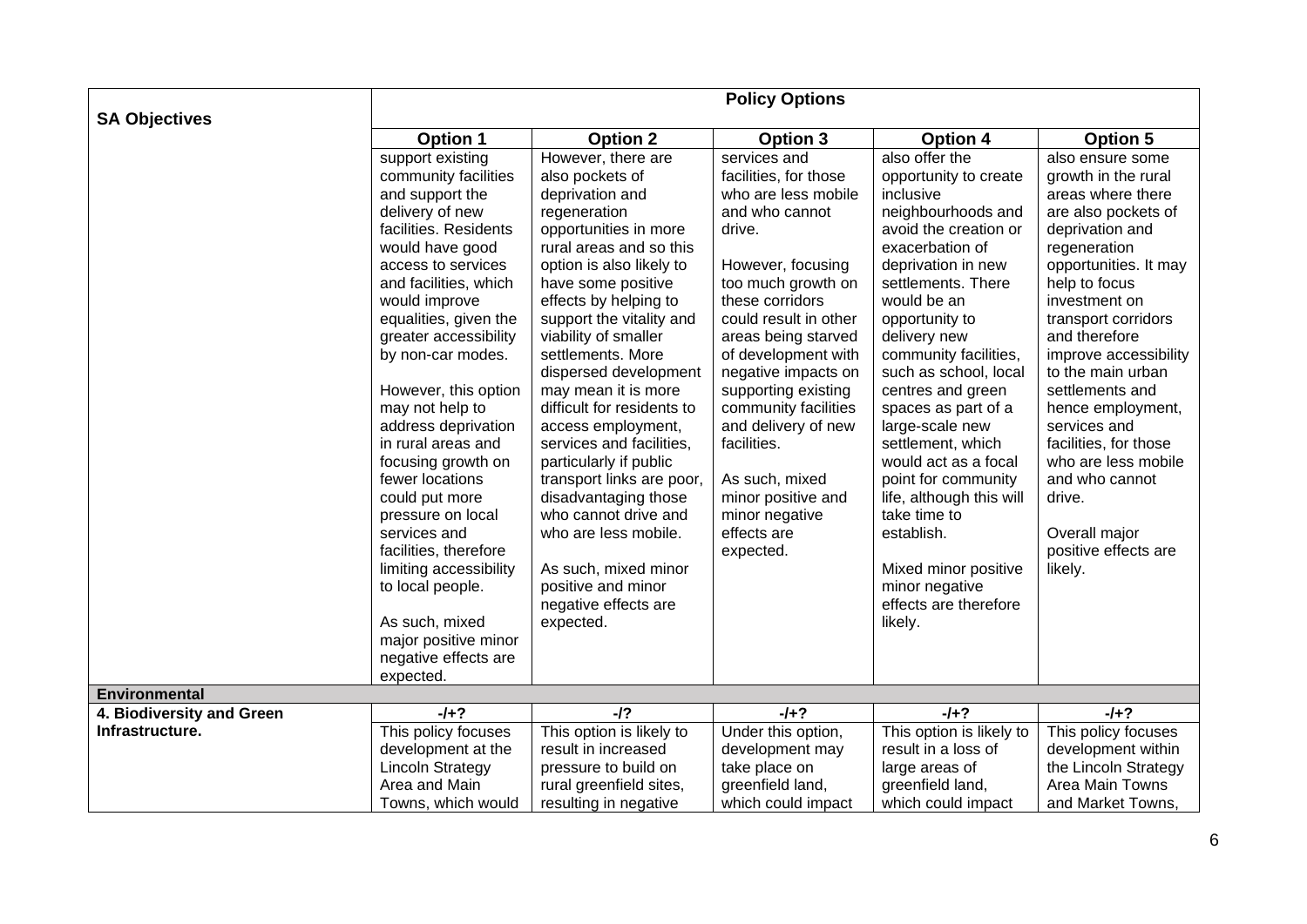| <b>SA Objectives</b> |                                          |                                                 | <b>Policy Options</b>                   |                                            |                                              |
|----------------------|------------------------------------------|-------------------------------------------------|-----------------------------------------|--------------------------------------------|----------------------------------------------|
|                      | Option 1                                 | <b>Option 2</b>                                 | Option 3                                | <b>Option 4</b>                            | <b>Option 5</b>                              |
|                      | seek to maximise                         | impacts in biodiversity if                      | adversely on                            | adversely on                               | which could reduce                           |
|                      | development on                           | they have biodiversity                          | biodiversity if they                    | biodiversity if they                       | pressure on                                  |
|                      | brownfield land. This                    | value and/or form part                          | have biodiversity                       | have biodiversity                          | biodiversity from                            |
|                      | could reduce                             | of the ecological                               | value and/or form                       | value and/or form                          | development of                               |
|                      | pressure on                              | network.                                        | part of the ecological                  | part of the ecological                     | greenfield land in                           |
|                      | biodiversity from                        |                                                 | network                                 | network. However,                          | rural areas.                                 |
|                      | development of                           | The ability to secure                           |                                         | designing a new                            | However, some                                |
|                      | greenfield land in                       | developer contributions                         | Development within                      | settlement provides                        | development would                            |
|                      | rural areas.                             | for green                                       | the Lincoln Strategy                    | the opportunity to                         | still come forward in                        |
|                      |                                          | infrastructure/ecological                       | and around                              | avoid the most                             | smaller settlements                          |
|                      | However, there are                       | network                                         | Gainsborough may                        | sensitive sites for                        | and rural areas                              |
|                      | a concentration of                       | enhancements, or to                             | increase pressure                       | biodiversity.                              | under this option,                           |
|                      | sensitive areas in                       | deliver new green                               | on designated sites,                    |                                            | potentially resulting                        |
|                      | the Lincoln Strategy                     | infrastructure on site, is                      | for example, from                       | There should be                            | in negative impacts                          |
|                      | Area, including Sites                    | likely to be limited with                       | increased                               | good opportunities to                      | in biodiversity.                             |
|                      | of Special Scientific                    | a focus on small sites.                         | recreational                            | incorporate                                |                                              |
|                      | Interest, Local                          |                                                 | pressure.                               | multifunctional green                      | Dispersing growth                            |
|                      | nature Reserves,                         | The effects of this                             |                                         | infrastructure within a                    | more widely could                            |
|                      | <b>Local Wildlife Sites</b>              | option on this SA                               | Large sites may                         | new settlement from                        | provide greater                              |
|                      | and Local                                | objective are currently                         | present                                 | the design stage, to                       | opportunity to select                        |
|                      | Geological Sites.                        | uncertain as they will                          | opportunities to                        | mitigate habitat loss                      | sites that avoid                             |
|                      | Gainsborough has<br>significant areas of | depend on the location,<br>design and layout of | deliver new green<br>infrastructure and | and provide                                | significant negative<br>effects on sensitive |
|                      | Ancient Woodland to                      | specific proposals,                             | ecological network                      | opportunities for                          |                                              |
|                      | the south and east                       | which is not yet known.                         | benefits on site.                       | sports, recreation<br>and play facilities. | areas.                                       |
|                      | of the town.                             |                                                 |                                         |                                            | The effects of this                          |
|                      | Focusing                                 |                                                 | The effects of this                     | The effects of this                        | option on this SA                            |
|                      | development in                           |                                                 | option on this SA                       | option on this SA                          | objective are                                |
|                      | these areas may                          |                                                 | objective are                           | objective are                              | currently uncertain                          |
|                      | increase pressure                        |                                                 | currently uncertain                     | currently uncertain                        | as they will depend                          |
|                      | on these sites, for                      |                                                 | as they will depend                     | as they will depend                        | on the location,                             |
|                      | example from                             |                                                 | on the location,                        | on the location,                           | design and layout of                         |
|                      | increased                                |                                                 | design and layout of                    | design and layout of                       | specific proposals,                          |
|                      | recreational                             |                                                 | specific proposals,                     | specific proposals,                        | which is not yet                             |
|                      | pressure. Brownfield                     |                                                 | which is not yet                        | which is not yet                           | known.                                       |
|                      | land can also                            |                                                 | known.                                  | known.                                     |                                              |
|                      | contain biodiversity                     |                                                 |                                         |                                            |                                              |
|                      | interest and urban                       |                                                 |                                         |                                            |                                              |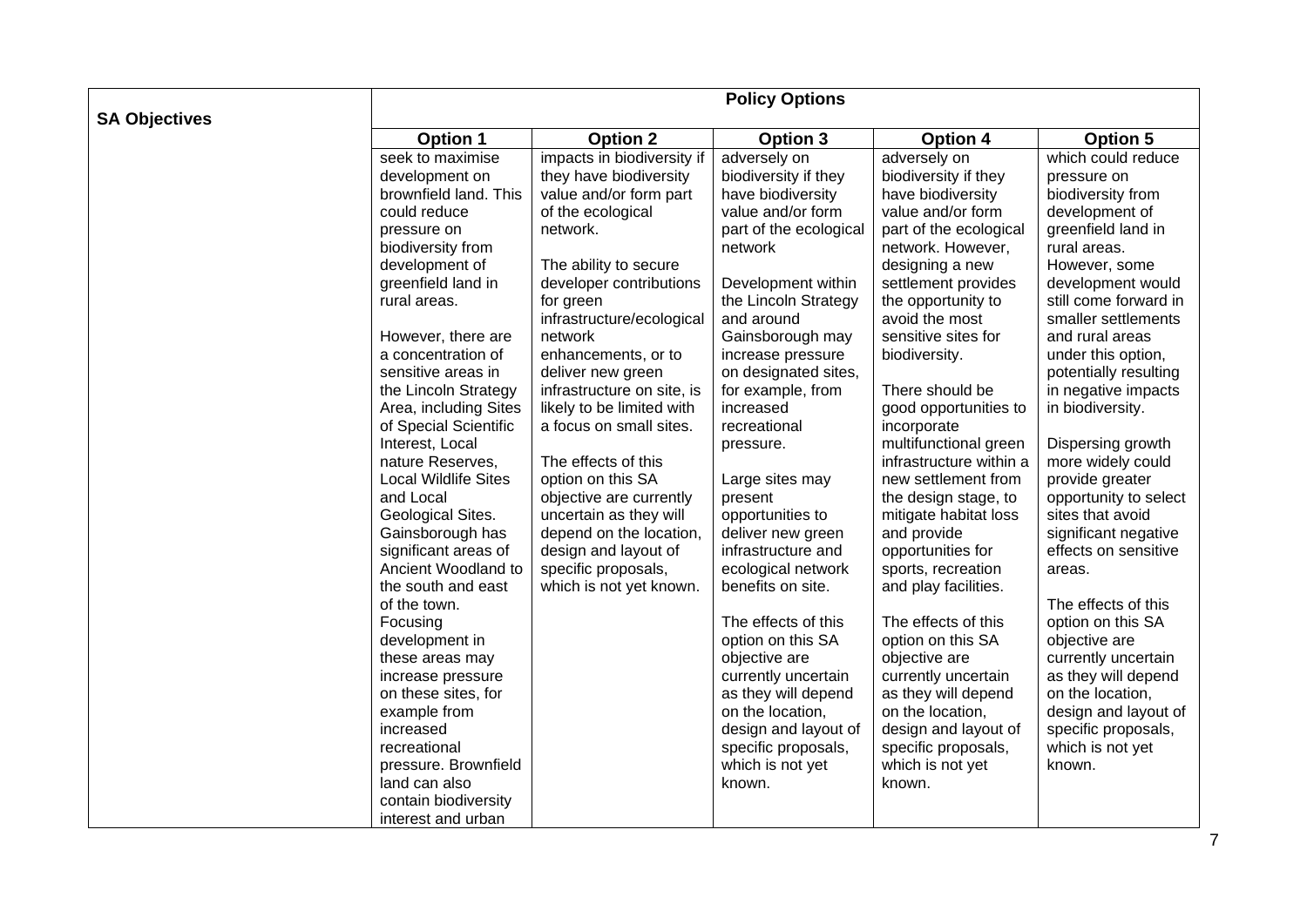|                             |                                                                                                                                                                                                                      |                                                                                                                                                                                                                                        | <b>Policy Options</b>                                                                                                                                                                     |                                                                                                                                                                                              |                                                                                                                                                                                                              |
|-----------------------------|----------------------------------------------------------------------------------------------------------------------------------------------------------------------------------------------------------------------|----------------------------------------------------------------------------------------------------------------------------------------------------------------------------------------------------------------------------------------|-------------------------------------------------------------------------------------------------------------------------------------------------------------------------------------------|----------------------------------------------------------------------------------------------------------------------------------------------------------------------------------------------|--------------------------------------------------------------------------------------------------------------------------------------------------------------------------------------------------------------|
| <b>SA Objectives</b>        | <b>Option 1</b>                                                                                                                                                                                                      | <b>Option 2</b>                                                                                                                                                                                                                        | <b>Option 3</b>                                                                                                                                                                           | <b>Option 4</b>                                                                                                                                                                              | <b>Option 5</b>                                                                                                                                                                                              |
|                             | concentration may<br>result in the loss of<br>open spaces which<br>could be valuable to<br>wildlife.                                                                                                                 |                                                                                                                                                                                                                                        |                                                                                                                                                                                           |                                                                                                                                                                                              |                                                                                                                                                                                                              |
|                             | There may be<br>opportunity through<br>new development to<br>deliver new green<br>infrastructure.                                                                                                                    |                                                                                                                                                                                                                                        |                                                                                                                                                                                           |                                                                                                                                                                                              |                                                                                                                                                                                                              |
|                             | The effects of this<br>option on this SA<br>objective are<br>currently uncertain<br>as they will depend<br>on the location,<br>design and layout of<br>specific proposals,                                           |                                                                                                                                                                                                                                        |                                                                                                                                                                                           |                                                                                                                                                                                              |                                                                                                                                                                                                              |
|                             | which is not yet<br>known.                                                                                                                                                                                           |                                                                                                                                                                                                                                        |                                                                                                                                                                                           |                                                                                                                                                                                              |                                                                                                                                                                                                              |
| 5. Landscape and Townscape. | $-1+?$                                                                                                                                                                                                               | $-I$ ?                                                                                                                                                                                                                                 | $-1+2$                                                                                                                                                                                    | $-1+?$                                                                                                                                                                                       | $-1+2$                                                                                                                                                                                                       |
|                             | There are limited<br>development<br>opportunities within<br>the existing urban<br>areas, and so this<br>option would require<br>developments at the<br>edge of the large<br>settlements. This<br>continuous building | This policy option<br>would disperse more<br>growth to the villages<br>which could lead to<br>negative impacts on the<br>open countryside and<br>landscape surrounding<br>these settlements, as<br>well as on settlement<br>character. | A focus on transport<br>corridors could risk<br>coalescence<br>between settlements<br>along such corridors<br>and the urbanisation<br>of the countryside, if<br>not carefully<br>planned. | This option could<br>have some negative,<br>potentially major<br>negative, effects if a<br>new settlement was<br>to be located on<br>greenfield land or in<br>a prominent rural<br>location. | Concentrating<br>growth in the main<br>urban areas could<br>have a positive<br>effect on protecting<br>the landscape and<br>settlement character<br>of the villages.<br>Growth may bring<br>opportunities to |
|                             | outwards of the<br>large settlements<br>could have an                                                                                                                                                                | The effects of this<br>option on this SA                                                                                                                                                                                               | The effects of this<br>option on this SA<br>objective are                                                                                                                                 | Given the scale of<br>development in this<br>policy option there                                                                                                                             | enhance the<br>townscape of urban<br>areas through                                                                                                                                                           |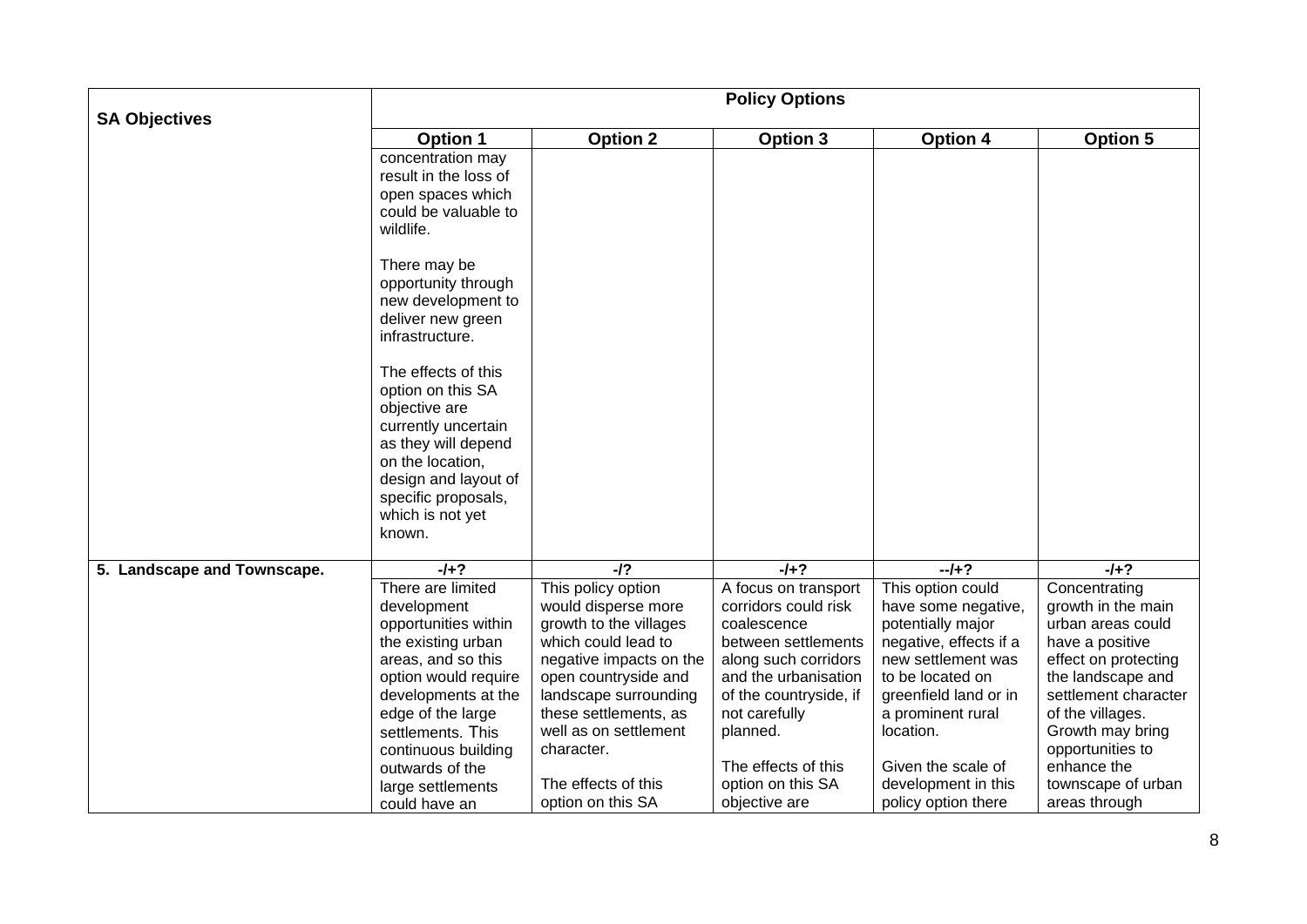|                      |                                                                                                                                                                                                                                                                                                                                                                                                                                                                                                                                                                                                                                             |                                                                                                                                                                                                                            | <b>Policy Options</b>                                                                                                                                                                                                                                         |                                                                                                                                                                                                                                                                                                                                                                                                                                                                                                            |                                                                                                                                                                                                                                                                                                                                                                                                                                                                                                                                                                                                                                                                                                 |
|----------------------|---------------------------------------------------------------------------------------------------------------------------------------------------------------------------------------------------------------------------------------------------------------------------------------------------------------------------------------------------------------------------------------------------------------------------------------------------------------------------------------------------------------------------------------------------------------------------------------------------------------------------------------------|----------------------------------------------------------------------------------------------------------------------------------------------------------------------------------------------------------------------------|---------------------------------------------------------------------------------------------------------------------------------------------------------------------------------------------------------------------------------------------------------------|------------------------------------------------------------------------------------------------------------------------------------------------------------------------------------------------------------------------------------------------------------------------------------------------------------------------------------------------------------------------------------------------------------------------------------------------------------------------------------------------------------|-------------------------------------------------------------------------------------------------------------------------------------------------------------------------------------------------------------------------------------------------------------------------------------------------------------------------------------------------------------------------------------------------------------------------------------------------------------------------------------------------------------------------------------------------------------------------------------------------------------------------------------------------------------------------------------------------|
|                      | <b>Option 1</b>                                                                                                                                                                                                                                                                                                                                                                                                                                                                                                                                                                                                                             | <b>Option 2</b>                                                                                                                                                                                                            | <b>Option 3</b>                                                                                                                                                                                                                                               | <b>Option 4</b>                                                                                                                                                                                                                                                                                                                                                                                                                                                                                            | <b>Option 5</b>                                                                                                                                                                                                                                                                                                                                                                                                                                                                                                                                                                                                                                                                                 |
| <b>SA Objectives</b> | adverse impact on<br>the landscape<br>setting and<br>character of these<br>settlements and<br>risks loss of Green<br>Wedges and<br>coalescence with<br>neighbouring<br>settlements.<br>Where development<br>does take place<br>within the urban<br>centres, building at a<br>greater density<br>could risk<br>development out of<br>character with the<br>historic core of those<br>centres and impact<br>on key views and<br>vistas.<br>The regeneration<br>and renewal of<br>some locations may<br>lead to<br>enhancement of<br>townscape<br>character.<br>Overall, mixed minor<br>positive minor<br>positive minor<br>negative uncertain | objective are currently<br>uncertain as they will<br>depend on the location,<br>layout and design of<br>development<br>proposals, which is not<br>yet known.<br>Overall, minor negative<br>uncertain effects are<br>likely | currently uncertain<br>as they will depend<br>on the location,<br>layout and design of<br>development<br>proposals, which is<br>not yet known.<br>Overall, mixed minor<br>positive minor<br>positive minor<br>negative uncertain<br>effects are<br>predicted. | would be potential to<br>mitigate landscape<br>impacts through site<br>selection, design and<br>substantial<br>landscaping.<br>There may be<br>missed opportunities<br>to deliver townscape<br>improvements<br>through urban<br>regeneration under<br>this option.<br>The likely effects of<br>this policy option are<br>uncertain as it is<br>highly dependent on<br>the location that a<br>new settlement is<br>located.<br>Mixed major negative<br>minor positive effects<br>are therefore<br>predicted | regeneration and<br>bringing vacant and<br>derelict sites back<br>into use. However,<br>growth could also<br>increase pressure<br>on the townscape<br>character of urban<br>areas.<br>A focus on transport<br>corridors could risk<br>coalescence<br>between settlements<br>along such corridors<br>and the urbanisation<br>of the countryside, if<br>not carefully<br>planned.<br>The effects of this<br>option on this SA<br>objective are<br>currently uncertain<br>as they will depend<br>on the location,<br>layout and design of<br>development<br>proposals, which is<br>not yet known.<br>Overall, mixed minor<br>positive minor<br>positive minor<br>negative uncertain<br>effects are |
|                      | effects are<br>predicted.                                                                                                                                                                                                                                                                                                                                                                                                                                                                                                                                                                                                                   |                                                                                                                                                                                                                            |                                                                                                                                                                                                                                                               |                                                                                                                                                                                                                                                                                                                                                                                                                                                                                                            | expected.                                                                                                                                                                                                                                                                                                                                                                                                                                                                                                                                                                                                                                                                                       |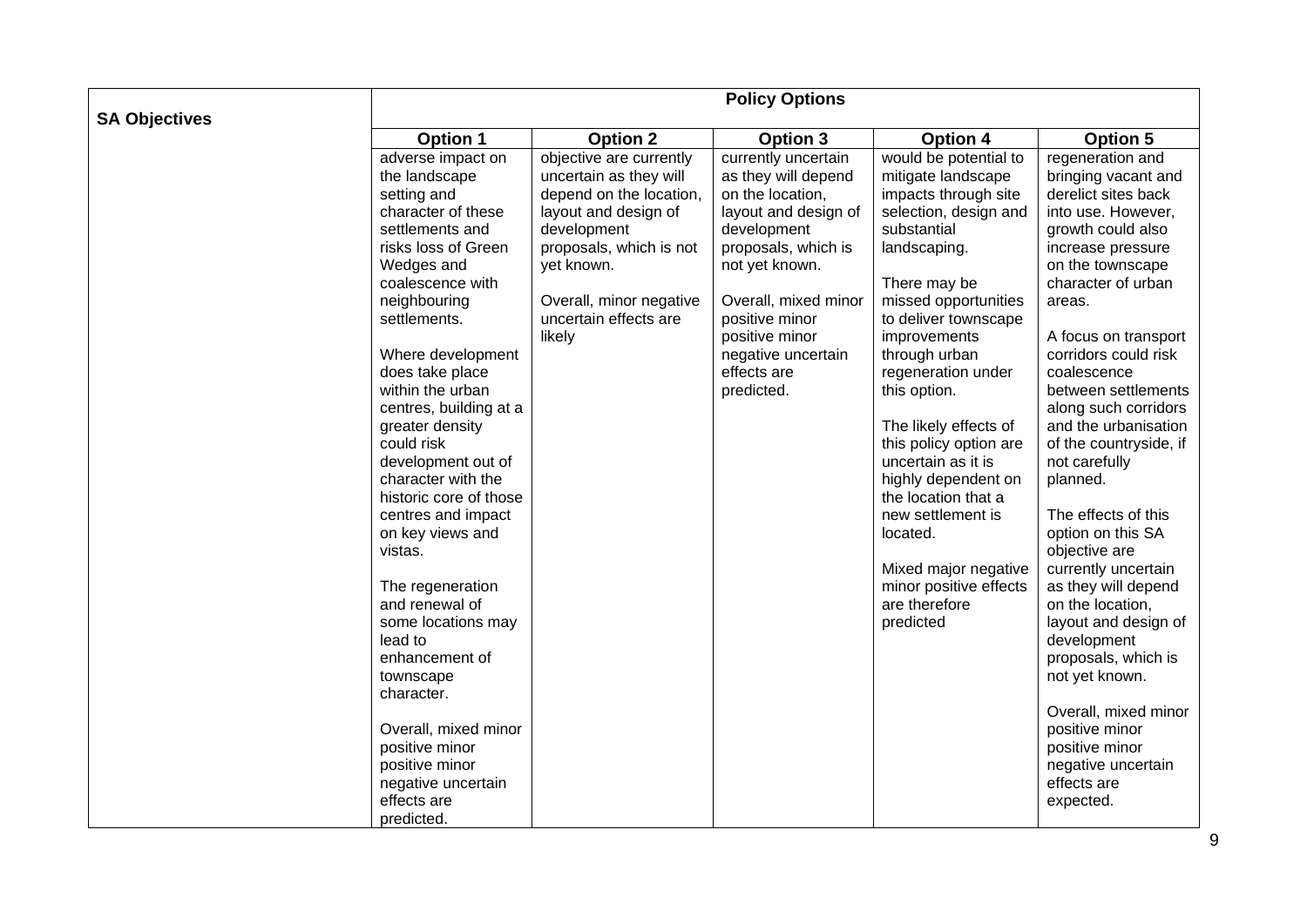| <b>SA Objectives</b>               | <b>Policy Options</b>                                                                                                                                                                                                                                                                                                                                                                   |                                                                                                                                                                                                                                                                                                                                                                                                                                                                                                                                                                                                                                                                                                      |                                                                                                                                                                                                                                                                                                                                                                                                                                                                                                                                                                                                                                           |                                                                                                                                                                                                                                                                                                                                                                                                                                                                                                                                                                                                                                                                                                                                                                         |                                                                                                                                                                                                                                                                                                                                                                                                                                                                                                                                                                                                                                                                                                                                                                    |  |  |
|------------------------------------|-----------------------------------------------------------------------------------------------------------------------------------------------------------------------------------------------------------------------------------------------------------------------------------------------------------------------------------------------------------------------------------------|------------------------------------------------------------------------------------------------------------------------------------------------------------------------------------------------------------------------------------------------------------------------------------------------------------------------------------------------------------------------------------------------------------------------------------------------------------------------------------------------------------------------------------------------------------------------------------------------------------------------------------------------------------------------------------------------------|-------------------------------------------------------------------------------------------------------------------------------------------------------------------------------------------------------------------------------------------------------------------------------------------------------------------------------------------------------------------------------------------------------------------------------------------------------------------------------------------------------------------------------------------------------------------------------------------------------------------------------------------|-------------------------------------------------------------------------------------------------------------------------------------------------------------------------------------------------------------------------------------------------------------------------------------------------------------------------------------------------------------------------------------------------------------------------------------------------------------------------------------------------------------------------------------------------------------------------------------------------------------------------------------------------------------------------------------------------------------------------------------------------------------------------|--------------------------------------------------------------------------------------------------------------------------------------------------------------------------------------------------------------------------------------------------------------------------------------------------------------------------------------------------------------------------------------------------------------------------------------------------------------------------------------------------------------------------------------------------------------------------------------------------------------------------------------------------------------------------------------------------------------------------------------------------------------------|--|--|
|                                    | Option 1                                                                                                                                                                                                                                                                                                                                                                                | <b>Option 2</b>                                                                                                                                                                                                                                                                                                                                                                                                                                                                                                                                                                                                                                                                                      | <b>Option 3</b>                                                                                                                                                                                                                                                                                                                                                                                                                                                                                                                                                                                                                           | <b>Option 4</b>                                                                                                                                                                                                                                                                                                                                                                                                                                                                                                                                                                                                                                                                                                                                                         | <b>Option 5</b>                                                                                                                                                                                                                                                                                                                                                                                                                                                                                                                                                                                                                                                                                                                                                    |  |  |
| 6. Built and Historic Environment. | $-I$ ?                                                                                                                                                                                                                                                                                                                                                                                  | $-I$ ?                                                                                                                                                                                                                                                                                                                                                                                                                                                                                                                                                                                                                                                                                               | $-I$ ?                                                                                                                                                                                                                                                                                                                                                                                                                                                                                                                                                                                                                                    | $-I$ ?                                                                                                                                                                                                                                                                                                                                                                                                                                                                                                                                                                                                                                                                                                                                                                  | $-I$ ?                                                                                                                                                                                                                                                                                                                                                                                                                                                                                                                                                                                                                                                                                                                                                             |  |  |
|                                    | Concentrating<br>growth on Lincoln,<br>Gainsborough and<br>Sleaford could<br>adversely impact on<br>heritage assets and<br>their settings and<br>historic character of<br>these settlements.<br>However, the exact<br>effects on this SA<br>objective are<br>uncertain as they<br>will depend on<br>location, design and<br>layout of specific<br>proposals, which is<br>not yet known. | Focusing growth on<br>smaller sites in more<br>settlements including<br>smaller villages could<br>lead to negative<br>impacts on heritage<br>assets and their<br>settings within these<br>areas, many of which<br>have Conservation<br>Areas, listed buildings<br>and scheduled<br>monuments.<br>More dispersed growth<br>could direct<br>development away<br>from Lincoln,<br>Gainsborough and<br>Sleaford and therefore<br>reduce the impact on<br>heritage assets and<br>their setting in these<br>areas.<br>However, the exact<br>effects on this SA<br>objective are uncertain<br>as they will depend on<br>location, design and<br>layout of specific<br>proposals, which is not<br>yet known. | Focusing growth<br>along transport and<br>infrastructure<br>corridors which link<br>settlements to the<br>main towns could<br>lead to negative<br>impacts on heritage<br>assets and their<br>settings within these<br>areas.<br>More dispersed<br>growth could direct<br>development away<br>from Lincoln,<br>Gainsborough and<br>Sleaford and<br>therefore reduce the<br>impact on heritage<br>assets and their<br>setting in these<br>areas.<br>However, the exact<br>effects on this SA<br>objective are<br>uncertain as they<br>will depend on<br>location, design and<br>layout of specific<br>proposals, which is<br>not yet known. | A new settlement<br>under this policy<br>option could direct<br>development away<br>from Lincoln,<br>Gainsborough and<br>Sleaford and<br>therefore reduce the<br>impact on heritage<br>assets and their<br>setting in these<br>areas. However,<br>there remains a risk<br>of impact on sites<br>and features of<br>archaeological<br>interest, and<br>development in more<br>rural locations may<br>contain or be in<br>proximity to historic<br>assets with more<br>extensive settings.<br>There is the potential<br>for selecting a site<br>based on minimising<br>adverse impacts on<br>heritage assets and<br>their settings.<br>However, the exact<br>effects on this SA<br>objective are<br>uncertain as they will<br>depend on location,<br>design and layout of | Concentrating<br>growth on the<br><b>Lincoln Strategy</b><br>Area and main<br>towns could<br>adversely impact on<br>heritage assets and<br>their settings in<br>these settlements.<br>However, some<br>development would<br>still come forward in<br>smaller settlements<br>and rural areas<br>under this policy and<br>there may be<br>heritage assets that<br>could be affected by<br>development in<br>these areas.<br>Dispersing growth<br>more widely could<br>provide greater<br>opportunity to select<br>sites that avoid<br>significant negative<br>effects on heritage<br>assets and their<br>settings.<br>However, the exact<br>effects on this SA<br>objective are<br>uncertain as they<br>will depend on<br>location, design and<br>layout of specific |  |  |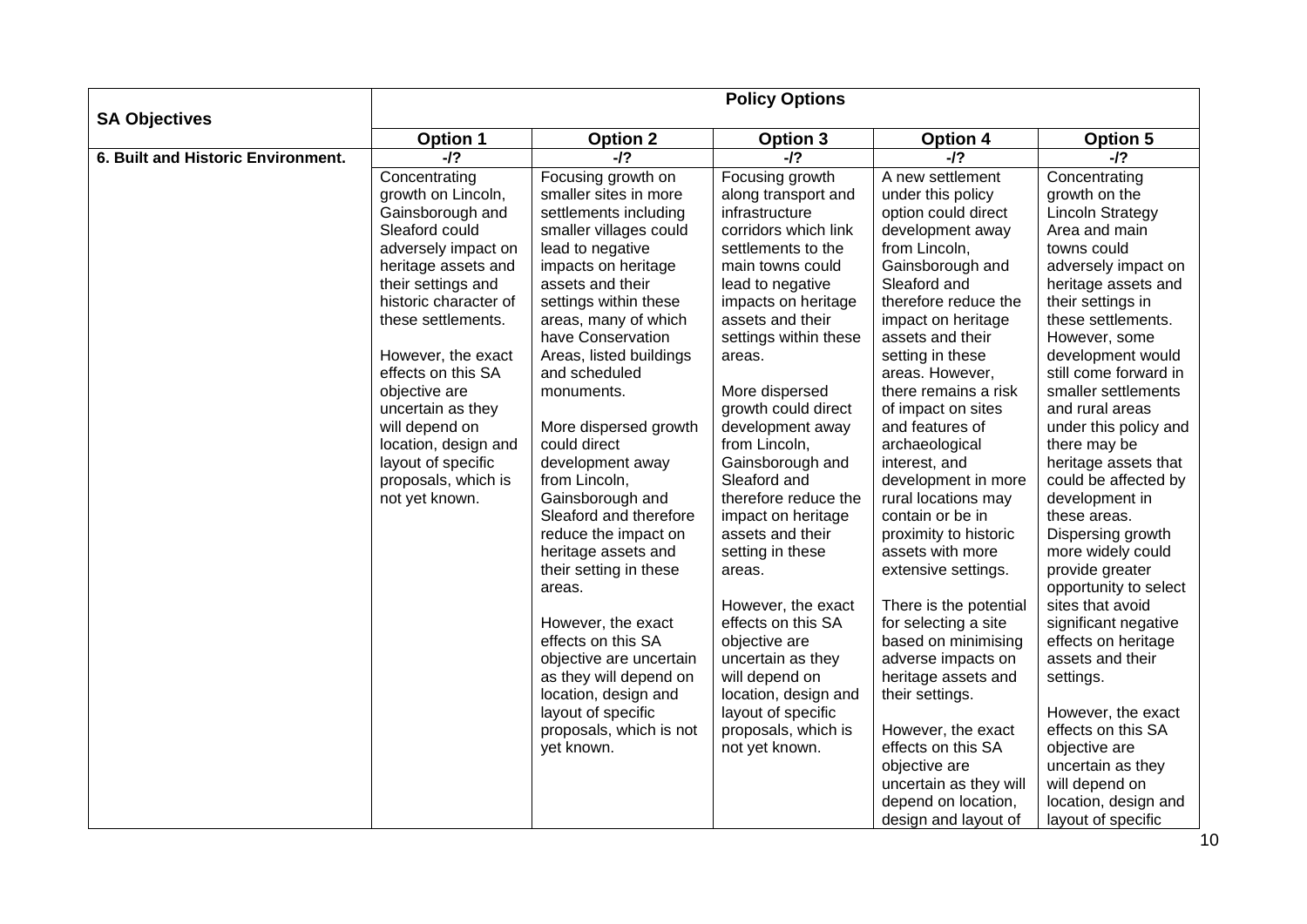|                               | <b>Policy Options</b>                                                                                                                                                                                                                                                                                                                                           |                                                                                                                                                                                                                                                                                                                                                                                                                    |                                                                                                                                                                                                                                                                                                                                                                               |                                                                                                                                                                                                                                                                                                                                                                               |                                                                                                                                                                                                                                                                                                                                                                               |  |
|-------------------------------|-----------------------------------------------------------------------------------------------------------------------------------------------------------------------------------------------------------------------------------------------------------------------------------------------------------------------------------------------------------------|--------------------------------------------------------------------------------------------------------------------------------------------------------------------------------------------------------------------------------------------------------------------------------------------------------------------------------------------------------------------------------------------------------------------|-------------------------------------------------------------------------------------------------------------------------------------------------------------------------------------------------------------------------------------------------------------------------------------------------------------------------------------------------------------------------------|-------------------------------------------------------------------------------------------------------------------------------------------------------------------------------------------------------------------------------------------------------------------------------------------------------------------------------------------------------------------------------|-------------------------------------------------------------------------------------------------------------------------------------------------------------------------------------------------------------------------------------------------------------------------------------------------------------------------------------------------------------------------------|--|
| <b>SA Objectives</b>          | <b>Option 1</b>                                                                                                                                                                                                                                                                                                                                                 | <b>Option 2</b>                                                                                                                                                                                                                                                                                                                                                                                                    | <b>Option 3</b>                                                                                                                                                                                                                                                                                                                                                               | <b>Option 4</b>                                                                                                                                                                                                                                                                                                                                                               | <b>Option 5</b>                                                                                                                                                                                                                                                                                                                                                               |  |
|                               |                                                                                                                                                                                                                                                                                                                                                                 |                                                                                                                                                                                                                                                                                                                                                                                                                    |                                                                                                                                                                                                                                                                                                                                                                               | specific proposals,<br>which is not yet<br>known.                                                                                                                                                                                                                                                                                                                             | proposals, which is<br>not yet known.                                                                                                                                                                                                                                                                                                                                         |  |
| 7. Natural Resources - Water. | $-I$ ?                                                                                                                                                                                                                                                                                                                                                          | $-I$ ?                                                                                                                                                                                                                                                                                                                                                                                                             | $-I$ ?                                                                                                                                                                                                                                                                                                                                                                        | $-I$ ?                                                                                                                                                                                                                                                                                                                                                                        | -/?                                                                                                                                                                                                                                                                                                                                                                           |  |
|                               | <b>Central Lincolnshire</b><br>lies within an area<br>identified by the<br><b>Environment Agency</b><br>as an area of<br>serious water stress<br>where drought is a<br>cause for concern.<br>Therefore, water<br>resources are under<br>substantial pressure,<br>which will be<br>exacerbated by new<br>development.                                            | <b>Central Lincolnshire</b><br><b>Central Lincolnshire</b><br>lies within an area<br>identified by the<br>Environment Agency as<br>an area of serious<br>water stress where<br>drought is a cause for<br>concern. Therefore,<br>water resources are<br>under substantial<br>pressure, which will be<br>exacerbated by new<br>development.                                                                          | Central Lincolnshire<br>lies within an area<br>identified by the<br><b>Environment Agency</b><br>as an area of<br>serious water stress<br>where drought is a<br>cause for concern.<br>Therefore, water<br>resources are under<br>substantial pressure,<br>which will be<br>exacerbated by new<br>development.                                                                 | <b>Central Lincolnshire</b><br>lies within an area<br>identified by the<br><b>Environment Agency</b><br>as an area of serious<br>water stress where<br>drought is a cause<br>for concern.<br>Therefore, water<br>resources are under<br>substantial pressure,<br>which will be<br>exacerbated by new<br>development.                                                          | <b>Central Lincolnshire</b><br>lies within an area<br>identified by the<br><b>Environment Agency</b><br>as an area of<br>serious water stress<br>where drought is a<br>cause for concern.<br>Therefore, water<br>resources are under<br>substantial pressure,<br>which will be<br>exacerbated by new<br>development.                                                          |  |
|                               | The Water<br>Resources<br>Management Plan<br>(WRMP) 2019 sets<br>out how Anglian<br>Water seeks to<br>maintain a<br>sustainable balance<br>between water<br>supply and demand<br>from 2020 to 2045.<br>Anglian Water's<br>Water Resource<br>Management Plan<br>identifies that the<br><b>Central Lincolnshire</b><br>area is in surplus<br>overall, taking into | The Water Resources<br>Management Plan<br>(WRMP) 2019 sets out<br>how Anglian Water<br>seeks to maintain a<br>sustainable balance<br>between water supply<br>and demand from 2020<br>to 2045. Anglian<br>Water's Water<br>Resource Management<br>Plan identifies that the<br><b>Central Lincolnshire</b><br>area is in surplus<br>overall, taking into<br>account planned<br>growth and population<br>projections. | The Water<br><b>Resources</b><br>Management Plan<br>(WRMP) 2019 sets<br>out how Anglian<br>Water seeks to<br>maintain a<br>sustainable balance<br>between water<br>supply and demand<br>from 2020 to 2045.<br>Anglian Water's<br><b>Water Resource</b><br>Management Plan<br>identifies that the<br><b>Central Lincolnshire</b><br>area is in surplus<br>overall, taking into | The Water<br><b>Resources</b><br>Management Plan<br>(WRMP) 2019 sets<br>out how Anglian<br>Water seeks to<br>maintain a<br>sustainable balance<br>between water<br>supply and demand<br>from 2020 to 2045.<br>Anglian Water's<br><b>Water Resource</b><br>Management Plan<br>identifies that the<br><b>Central Lincolnshire</b><br>area is in surplus<br>overall, taking into | The Water<br><b>Resources</b><br>Management Plan<br>(WRMP) 2019 sets<br>out how Anglian<br>Water seeks to<br>maintain a<br>sustainable balance<br>between water<br>supply and demand<br>from 2020 to 2045.<br>Anglian Water's<br><b>Water Resource</b><br>Management Plan<br>identifies that the<br><b>Central Lincolnshire</b><br>area is in surplus<br>overall, taking into |  |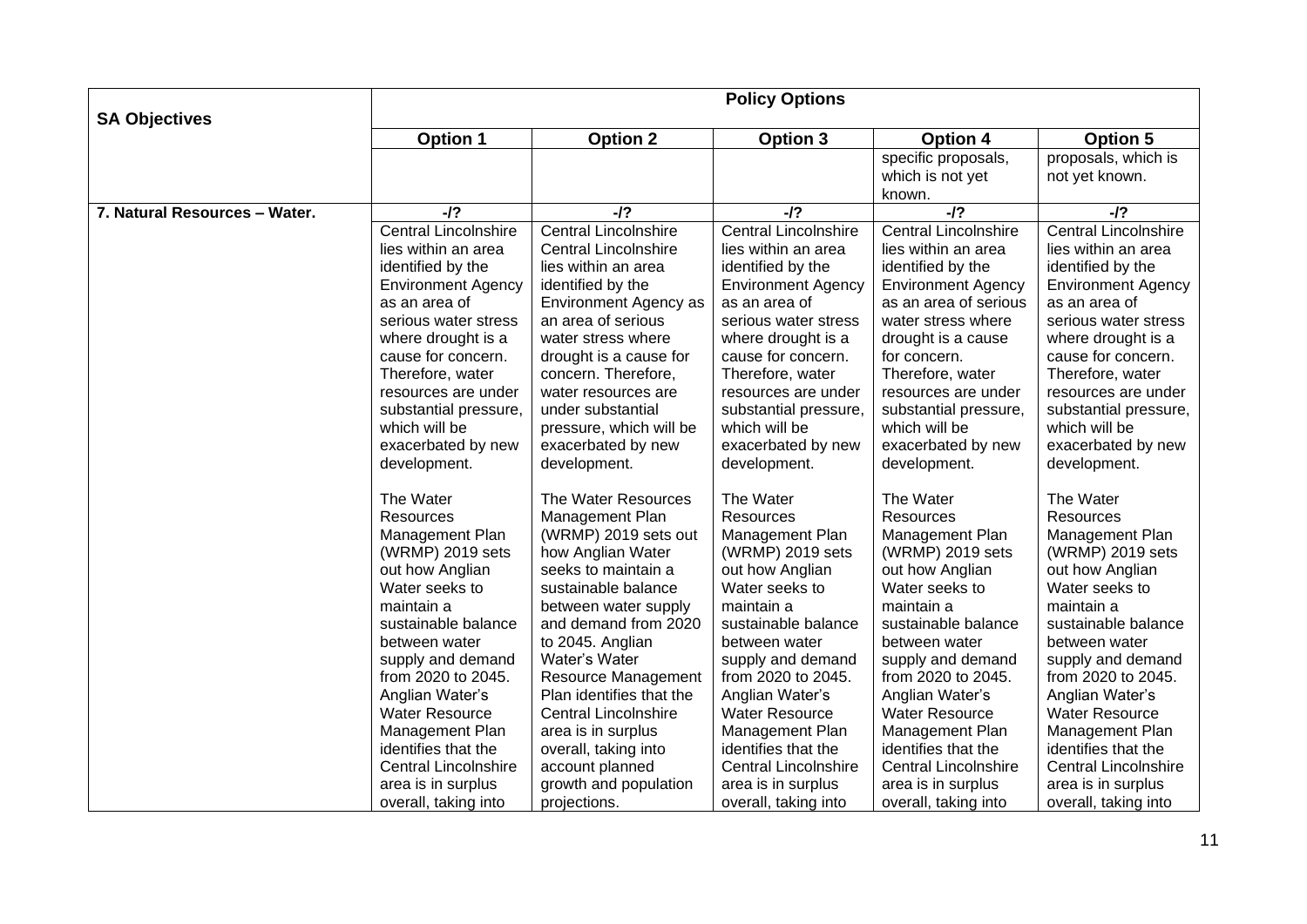|                      |                           |                                                    | <b>Policy Options</b>   |                         |                        |
|----------------------|---------------------------|----------------------------------------------------|-------------------------|-------------------------|------------------------|
| <b>SA Objectives</b> | <b>Option 1</b>           | <b>Option 2</b>                                    | Option 3                | <b>Option 4</b>         | <b>Option 5</b>        |
|                      |                           |                                                    |                         |                         |                        |
|                      | account planned           |                                                    | account planned         | account planned         | account planned        |
|                      | growth and                | There are uncertainties                            | growth and              | growth and              | growth and             |
|                      | population                | at this level of                                   | population              | population              | population             |
|                      | projections.              | appraisal, as the exact<br>location of development | projections.            | projections.            | projections.           |
|                      | There are                 | is not known.                                      | There are               | There are               | There are              |
|                      | uncertainties at this     | Overall, minor negative                            | uncertainties at this   | uncertainties at this   | uncertainties at this  |
|                      | level of appraisal, as    | uncertain effects are                              | level of appraisal, as  | level of appraisal, as  | level of appraisal, as |
|                      | the exact location of     | predicted.                                         | the exact location of   | the exact location of   | the exact location of  |
|                      | development is not        |                                                    | development is not      | development is not      | development is not     |
|                      | known.                    |                                                    | known.                  | known.                  | known.                 |
|                      | Overall, minor            |                                                    | Overall, minor          | Overall, minor          | Overall, minor         |
|                      | negative uncertain        |                                                    | negative uncertain      | negative uncertain      | negative uncertain     |
|                      | effects are               |                                                    | effects are             | effects are predicted.  | effects are            |
|                      | predicted.                |                                                    | predicted.              |                         | predicted.             |
| 8. Pollution         | $-1+2$                    | $-1+2$                                             | $-1+?$                  | $++/-?$                 | $-1+?$                 |
|                      | A focus on the urban      | Under this option,                                 | This option would       | Under this option,      | More development       |
|                      | areas, the most           | dispersal of growth to                             | focus growth within     | provision of a new      | would be located in    |
|                      | populate settlements      | more settlements, more                             | key transport           | settlement/s, more      | and around the         |
|                      | in the plan area, has     | people would be                                    | corridors linking       | people would be         | existing built areas,  |
|                      | the potential to          | located away from the                              | settlements to the      | located away from       | potentially            |
|                      | exacerbate existing       | urban areas, potentially                           | main urban areas.       | current urban areas,    | increasing the         |
|                      | congestion problems       | reducing the air                                   | This may reduce         | potentially reducing    | vehicle movements      |
|                      | and increase traffic      | pollution in these areas.                          | the use of private      | the local air pollution | and negatively         |
|                      | related emissions,        |                                                    | vehicles to access      | in these areas.         | impacting on local     |
|                      | with a cumulative         | However, it would also                             | employment,             |                         | air quality.           |
|                      | negative impact on        | be expected to result in                           | services and            | The provision of        |                        |
|                      | air quality. Lincoln      | more journeys being                                | facilities, and help to | substantial             | Conversely a focus     |
|                      | has a designated Air      | made by private car, as                            | minimise poor air       | infrastructure,         | on the urban areas     |
|                      | <b>Quality Management</b> | fewer facilities are                               | quality in the urban    | employment and          | would offer            |
|                      | Area (AQMA) which         | located within walking                             | areas, particularly     | services would also     | enhanced               |
|                      | exceeds statutory         | and cycling distance                               | Lincoln, which has      | reduce journeys         | opportunities to       |
|                      | nitrogen oxide            | and there is less public                           | an AQMA.                | being made by           | travel by non-private  |
|                      | levels.                   | transport available.                               |                         | private car as          | car modes for more     |
|                      |                           |                                                    | However, an             | facilities are located  | journeys, which may    |
|                      |                           |                                                    | increase in residents   | within walking and      |                        |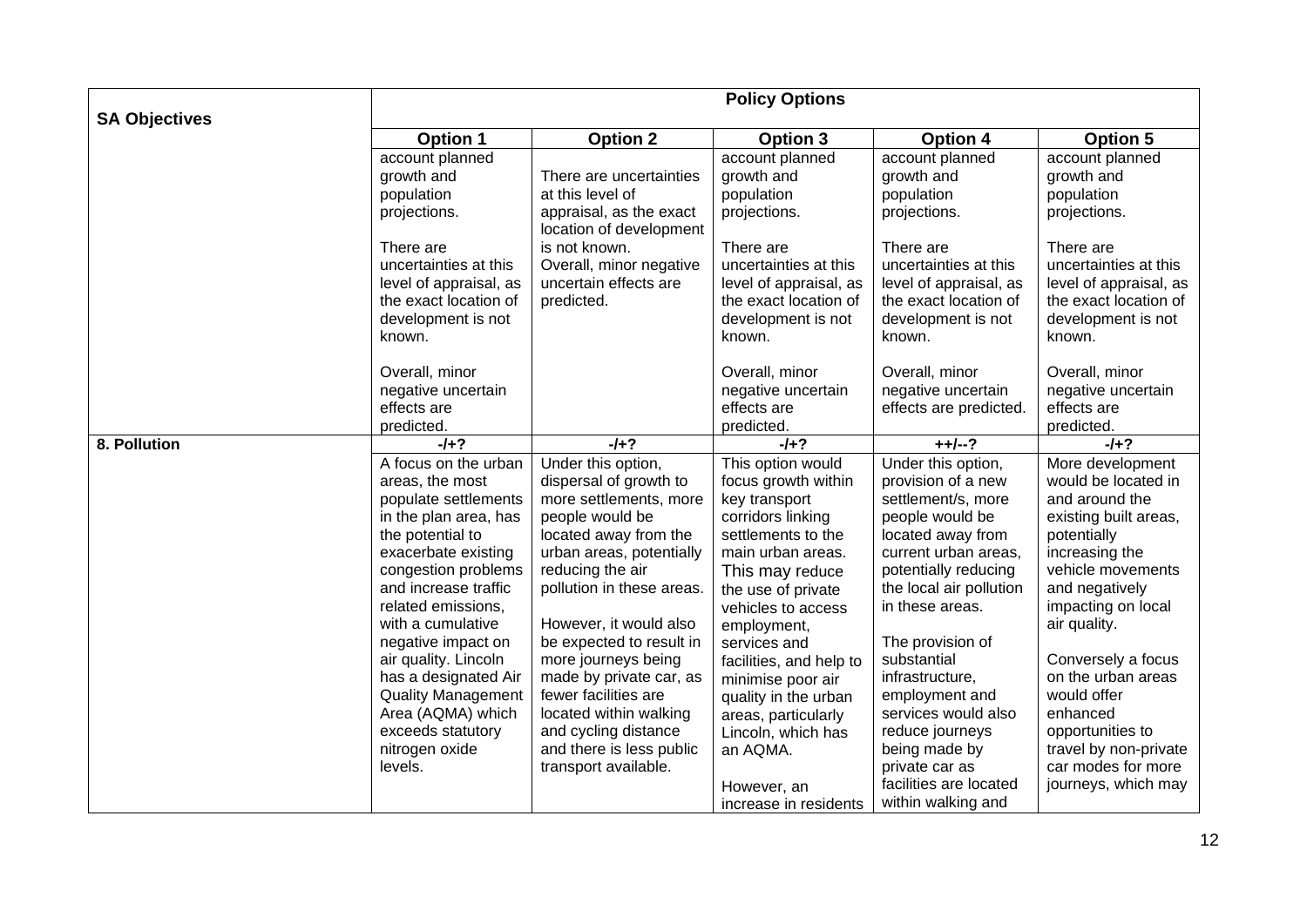|                                 |                                                                                                                                                                                                                                                                                                                                                                                                                                                                                                                   |                                                                                                                                                                                                                                | <b>Policy Options</b>                                                                                                                                                                                                                                                 |                                                                                                                                                                                                                                                                                                                                                                                                                                                                           |                                                                                                                                                                                                                                                                                                                                                                                                                                                                                                                                            |
|---------------------------------|-------------------------------------------------------------------------------------------------------------------------------------------------------------------------------------------------------------------------------------------------------------------------------------------------------------------------------------------------------------------------------------------------------------------------------------------------------------------------------------------------------------------|--------------------------------------------------------------------------------------------------------------------------------------------------------------------------------------------------------------------------------|-----------------------------------------------------------------------------------------------------------------------------------------------------------------------------------------------------------------------------------------------------------------------|---------------------------------------------------------------------------------------------------------------------------------------------------------------------------------------------------------------------------------------------------------------------------------------------------------------------------------------------------------------------------------------------------------------------------------------------------------------------------|--------------------------------------------------------------------------------------------------------------------------------------------------------------------------------------------------------------------------------------------------------------------------------------------------------------------------------------------------------------------------------------------------------------------------------------------------------------------------------------------------------------------------------------------|
| <b>SA Objectives</b>            | <b>Option 1</b>                                                                                                                                                                                                                                                                                                                                                                                                                                                                                                   | <b>Option 2</b>                                                                                                                                                                                                                | Option 3                                                                                                                                                                                                                                                              | <b>Option 4</b>                                                                                                                                                                                                                                                                                                                                                                                                                                                           | <b>Option 5</b>                                                                                                                                                                                                                                                                                                                                                                                                                                                                                                                            |
|                                 | This option may<br>offer enhanced<br>opportunities to<br>travel by non-private<br>car modes for more<br>journeys, which may<br>have a positive<br>impact on air quality.<br>There are a number<br>of uncertainties at<br>this level of<br>appraisal. For<br>example, it is not<br>known the rate at<br>which emissions<br>from private vehicles<br>will change over the<br>course of the plan<br>as a result of<br>technological<br>improvements.<br>Overall, mixed minor<br>positive minor<br>negative uncertain | This option could also<br>result in an adverse<br>change to the character<br>of night time lighting<br>conditions in rural<br>areas.<br>Overall, mixed minor<br>positive minor negative<br>uncertain effects are<br>predicted. | in some of the<br>smaller settlements<br>within the transport<br>corridors could lead<br>to over capacity of<br>some services and<br>facilities if<br>infrastructure does<br>not keep pace with<br>growth, leading to<br>people travelling<br>further afield, by car. | cycling distance of<br>this growth and there<br>is opportunity to<br>deliver public<br>transport.<br>However, this option<br>could result in large<br>scale and permanent<br>adverse changes to<br>the character of night<br>time lighting<br>conditions in rural<br>areas.<br>The effects are<br>uncertain as they<br>would depend on the<br>location of a new<br>settlement/s.<br>Overall, mixed major<br>positive major<br>negative uncertain<br>effects are expected. | have a positive<br>impact on air quality.<br>By allowing for a<br>wider distribution of<br>development across<br>the plan area, this<br>option has the<br>potential to distribute<br>new development<br>amongst a wider<br>range of settlements<br>and sites of differing<br>scales, leading to<br>greater dispersal of<br>road traffic, and<br>reducing the<br>cumulative impact<br>on air quality in any<br>one location.<br>However, growth in<br>the rural areas is<br>likely to result in<br>increased traffic,<br>which could create |
|                                 | effects are<br>predicted.                                                                                                                                                                                                                                                                                                                                                                                                                                                                                         |                                                                                                                                                                                                                                |                                                                                                                                                                                                                                                                       |                                                                                                                                                                                                                                                                                                                                                                                                                                                                           | local air quality<br>issues.                                                                                                                                                                                                                                                                                                                                                                                                                                                                                                               |
| 9. Natural Resources - Land Use | $++/-?$                                                                                                                                                                                                                                                                                                                                                                                                                                                                                                           | $-12$                                                                                                                                                                                                                          | $-1+?$                                                                                                                                                                                                                                                                | $-12$                                                                                                                                                                                                                                                                                                                                                                                                                                                                     | $++/-?$                                                                                                                                                                                                                                                                                                                                                                                                                                                                                                                                    |
| and Soils.                      | This option would<br>seek to maximise<br>new development on<br>brownfield land and<br>regenerate areas<br>within Lincoln,                                                                                                                                                                                                                                                                                                                                                                                         | This option would focus<br>growth on smaller sites<br>in more settlements<br>including smaller<br>villages. This could<br>lead to negative                                                                                     | A focus on transport<br>corridors may<br>include development<br>within Lincoln,<br>Gainsborough and<br>Sleaford and hence                                                                                                                                             | This option is<br>expected to locate<br>growth at one or<br>more rural locations,<br>(although depending<br>on possible locations                                                                                                                                                                                                                                                                                                                                         | Focusing growth to<br>the main urban<br>areas will help to<br>maximise provision<br>of housing on<br>previously                                                                                                                                                                                                                                                                                                                                                                                                                            |
|                                 | Gainsborough and<br>Sleaford which may                                                                                                                                                                                                                                                                                                                                                                                                                                                                            | impacts on minimising<br>the loss high grade                                                                                                                                                                                   | opportunities to                                                                                                                                                                                                                                                      | identified, a new<br>settlement could                                                                                                                                                                                                                                                                                                                                                                                                                                     | developed land<br>through prioritising                                                                                                                                                                                                                                                                                                                                                                                                                                                                                                     |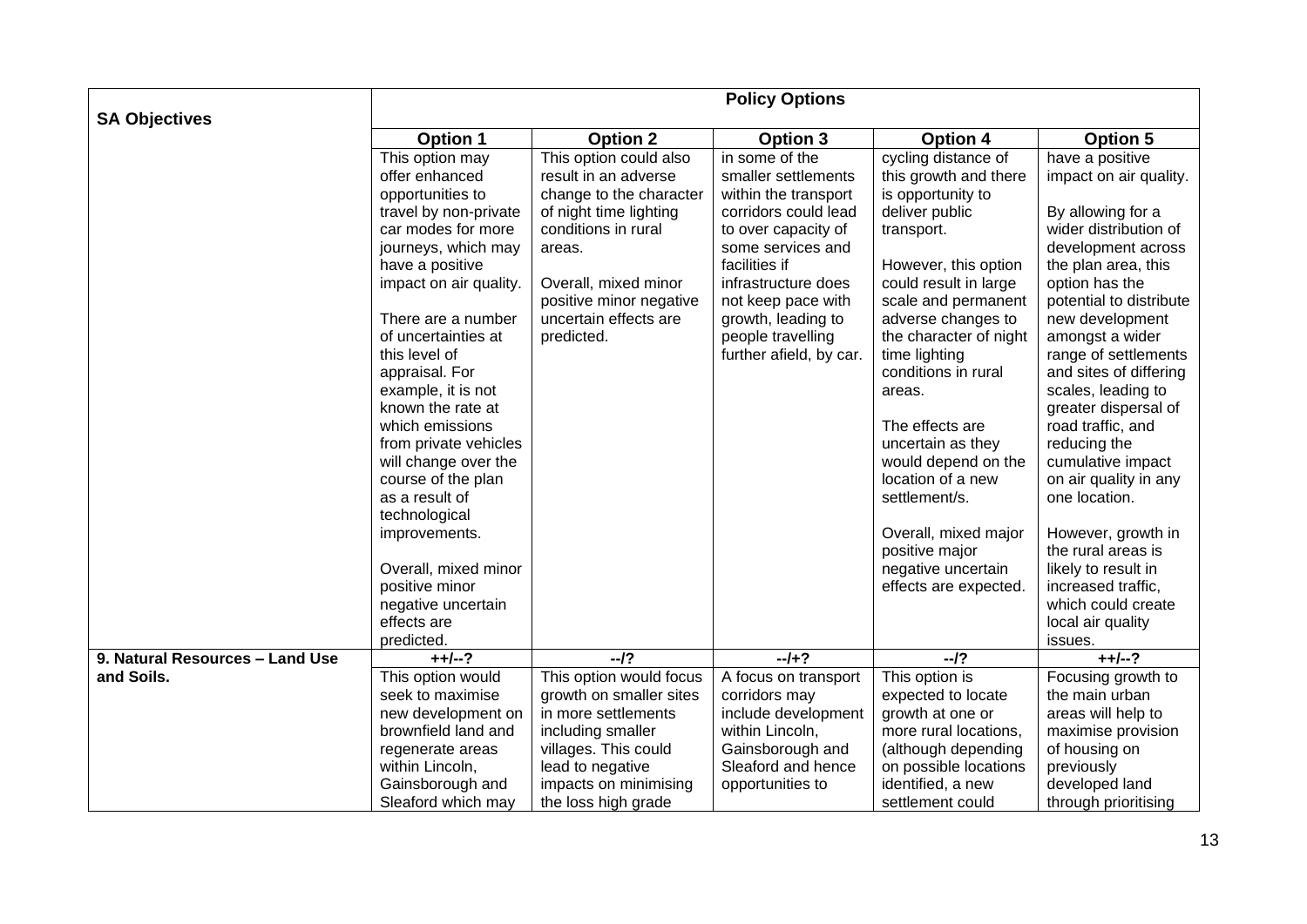| <b>SA Objectives</b> |                                                                                                                                                                                                                                                                                                                                                                                                                                                                                                                                                                                                      |                                                                                                                                                                                                                                                                                                                                                                                                     | <b>Policy Options</b>                                                                                                                                                                                                                                                                                                                                                                                                                           |                                                                                                                                                                                                                                                                                                                                                                                                                                                                                                                                                                                                                                                                                                                                           |                                                                                                                                                                                                                                                                                                                                                                                                                                                                                                                                                                                                                                                   |
|----------------------|------------------------------------------------------------------------------------------------------------------------------------------------------------------------------------------------------------------------------------------------------------------------------------------------------------------------------------------------------------------------------------------------------------------------------------------------------------------------------------------------------------------------------------------------------------------------------------------------------|-----------------------------------------------------------------------------------------------------------------------------------------------------------------------------------------------------------------------------------------------------------------------------------------------------------------------------------------------------------------------------------------------------|-------------------------------------------------------------------------------------------------------------------------------------------------------------------------------------------------------------------------------------------------------------------------------------------------------------------------------------------------------------------------------------------------------------------------------------------------|-------------------------------------------------------------------------------------------------------------------------------------------------------------------------------------------------------------------------------------------------------------------------------------------------------------------------------------------------------------------------------------------------------------------------------------------------------------------------------------------------------------------------------------------------------------------------------------------------------------------------------------------------------------------------------------------------------------------------------------------|---------------------------------------------------------------------------------------------------------------------------------------------------------------------------------------------------------------------------------------------------------------------------------------------------------------------------------------------------------------------------------------------------------------------------------------------------------------------------------------------------------------------------------------------------------------------------------------------------------------------------------------------------|
|                      | <b>Option 1</b>                                                                                                                                                                                                                                                                                                                                                                                                                                                                                                                                                                                      | <b>Option 2</b>                                                                                                                                                                                                                                                                                                                                                                                     | <b>Option 3</b>                                                                                                                                                                                                                                                                                                                                                                                                                                 | <b>Option 4</b>                                                                                                                                                                                                                                                                                                                                                                                                                                                                                                                                                                                                                                                                                                                           | <b>Option 5</b>                                                                                                                                                                                                                                                                                                                                                                                                                                                                                                                                                                                                                                   |
|                      | contain vacant and<br>derelict land and<br>buildings. This<br>would not result in<br>the loss of high-<br>quality agricultural<br>land and would help<br>to remediate<br>contaminated land<br>and soils.<br>However, urban<br>extensions would<br>result in the loss of<br>greenfield land on<br>the edge of the<br>urban settlements.<br>These impacts<br>would be permanent<br>and irreversible.<br>As such, mixed<br>major positive major<br>negative effects are<br>predicted. The effect<br>is uncertain as it will<br>depend on the<br>location, design,<br>sale and layout of<br>development. | agricultural land to<br>development, as the<br>expansion of these<br>settlements is likely to<br>be on greenfield land<br>due to limited<br>availability of brownfield<br>land within the existing<br>built footprint.<br>Mixed major negative<br>uncertain effects are<br>expected. The effect is<br>uncertain as it will<br>depend on the location,<br>design, sale and layout<br>of development. | utilise brownfield<br>land.<br>However, there<br>would also be<br>expansion of<br>existing villages on<br>greenfield land<br>which could be high<br>quality agricultural<br>land. These impacts<br>would be permanent<br>and irreversible.<br>Mixed major<br>negative minor<br>positive uncertain<br>effects are<br>expected. The effect<br>is uncertain as it will<br>depend on the<br>location, design,<br>sale and layout of<br>development. | utilise a previously<br>developed site).<br>Given the scale that<br>would be needed for<br>such a development<br>it is highly likely that<br>it would include<br>agricultural land. This<br>could lead to<br>negative impacts on<br>reducing the loss of<br>high-grade<br>agricultural land to<br>development. These<br>impacts would be<br>permanent and<br>irreversible; hence a<br>major negative effect<br>is predicted.<br>This major negative<br>effect could be<br>reduced by<br>prioritising lower<br>quality agricultural<br>land or a brownfield<br>site through site<br>selection.<br>Mixed major negative<br>uncertain impacts<br>are likely. The effect<br>is uncertain as the<br>exact location of a<br>new settlement/s is | urban regeneration.<br>This could include<br>the remediation of<br>contaminated land<br>and bring vacant<br>and derelict sites<br>back into use.<br>Growth in smaller<br>settlements could<br>lead to negative<br>impacts on<br>minimising the loss<br>high grade<br>agricultural land to<br>development, as the<br>expansion of these<br>settlements is likely<br>to be on greenfield<br>land. These impacts<br>would be permanent<br>and irreversible.<br>Mixed major positive<br>major negative<br>effects are<br>predicted. The effect<br>is uncertain as it will<br>depend on the<br>location, design,<br>sale and layout of<br>development. |
| 10. Waste.           | ?                                                                                                                                                                                                                                                                                                                                                                                                                                                                                                                                                                                                    | $\overline{?}$                                                                                                                                                                                                                                                                                                                                                                                      | $\overline{?}$                                                                                                                                                                                                                                                                                                                                                                                                                                  | unknown.<br>$\boldsymbol{\mathsf{?}}$                                                                                                                                                                                                                                                                                                                                                                                                                                                                                                                                                                                                                                                                                                     | $\overline{?}$                                                                                                                                                                                                                                                                                                                                                                                                                                                                                                                                                                                                                                    |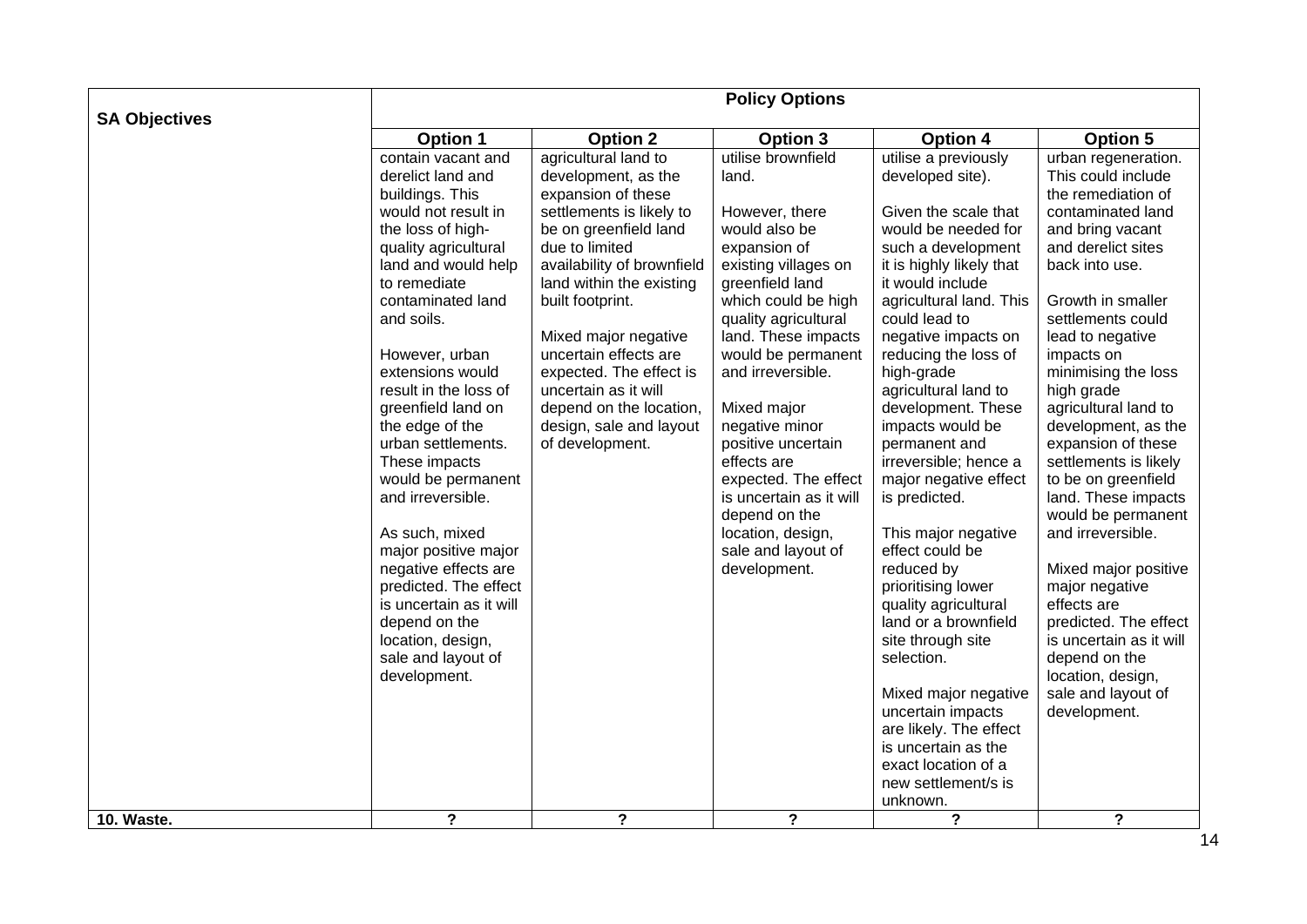|                                | <b>Policy Options</b>  |                             |                        |                          |                        |  |
|--------------------------------|------------------------|-----------------------------|------------------------|--------------------------|------------------------|--|
| <b>SA Objectives</b>           |                        |                             |                        |                          |                        |  |
|                                | <b>Option 1</b>        | <b>Option 2</b>             | Option 3               | <b>Option 4</b>          | <b>Option 5</b>        |  |
|                                | This policy option in  | This policy option in       | This policy option in  | This policy option in    | The strategic          |  |
|                                | itself would not be    | itself would not be         | itself would not be    | itself would not be      | approach to growth     |  |
|                                | expected to have       | expected to have any        | expected to have       | expected to have any     | is unlikely to         |  |
|                                | any direct effects on  | direct effects on the       | any direct effects on  | direct effects on the    | influence the          |  |
|                                | the waste objective.   | waste objective.            | the waste objective.   | waste objective.         | generation of waste.   |  |
|                                | Indirect effects       | Indirect effects would      | Indirect effects       | Indirect effects would   | Effects on this        |  |
|                                | would be better        | be better assessed on       | would be better        | be better assessed       | objective are better   |  |
|                                | assessed on a site     | a site basis, where the     | assessed on a site     | on a site basis.         | assessed on a site     |  |
|                                | basis, where the       | location and design of      | basis, where the       | where the location       | basis, where the       |  |
|                                | location and design    | proposals is known.         | location and design    | and design of            | location, design and   |  |
|                                | of proposals is        | The spatial location of     | of proposals is        | proposals is known.      | layout of proposals    |  |
|                                | known. The spatial     | development could           | known. The spatial     | The spatial location     | is known. This policy  |  |
|                                | location of            | affect the sterilisation of | location of            | of development could     | option in itself would |  |
|                                | development could      | minerals resources.         | development could      | affect the sterilisation | not be expected to     |  |
|                                | affect the             | The effects at this level   | affect the             | of minerals              | have any direct        |  |
|                                | sterilisation of       | of appraisal are            | sterilisation of       | resources. The           | effects on the waste   |  |
|                                | minerals resources.    | therefore uncertain.        | minerals resources.    | effects at this level of | objective.             |  |
|                                | The effects at this    |                             | The effects at this    | appraisal are            |                        |  |
|                                | level of appraisal are |                             | level of appraisal are | therefore uncertain.     |                        |  |
|                                | therefore uncertain.   |                             | therefore uncertain.   |                          |                        |  |
| 11. Climate Change Effects and | $++/-?$                | $-12$                       | $-1+?$                 | $-1+?$                   | $++/-?$                |  |
| Energy.                        | This option is         | This policy option          | This option would      | This policy option       | This option should     |  |
|                                | expected to have a     | would spread                | see growth focussed    | would allow a            | reduce the need to     |  |
|                                | positive impact on     | development across          | along key transport    | sustainable pattern      | travel by private car, |  |
|                                | this objective by      | rural parts of Central      | corridors with good    | of growth by co-         | as development will    |  |
|                                | reducing the need to   | Lincolnshire and as         | access to railway      | locating substantial     | be in close proximity  |  |
|                                | travel by private car, | such would require          | stations, bus routes   | new infrastructure       | to employment,         |  |
|                                | as development will    | more and longer             | and active travel      | alongside a              | services and           |  |
|                                | be in close proximity  | journeys to be              | opportunities. This    | substantial amount of    | facilities and         |  |
|                                | to employment,         | undertaken by private       | may reduce the use     | new housing. This        | therefore residents    |  |
|                                | services and           | car to access services,     | of private vehicles to | would reduce the         | should be able to      |  |
|                                | facilities and         | facilities and              | access employment,     | need for many            | utilise sustainable    |  |
|                                | therefore residents    | employment, thereby         | services and           | journeys to be made      | travel methods         |  |
|                                | should be able to      | leading to increased        | facilities.            | by car, instead          | including walking,     |  |
|                                | utilise sustainable    | transport emissions.        |                        | focusing on public       | cycling and public     |  |
|                                | travel methods         |                             | Depending on the       | transport and active     | transport.             |  |
|                                | including walking,     |                             | level of growth        | travel modes,            |                        |  |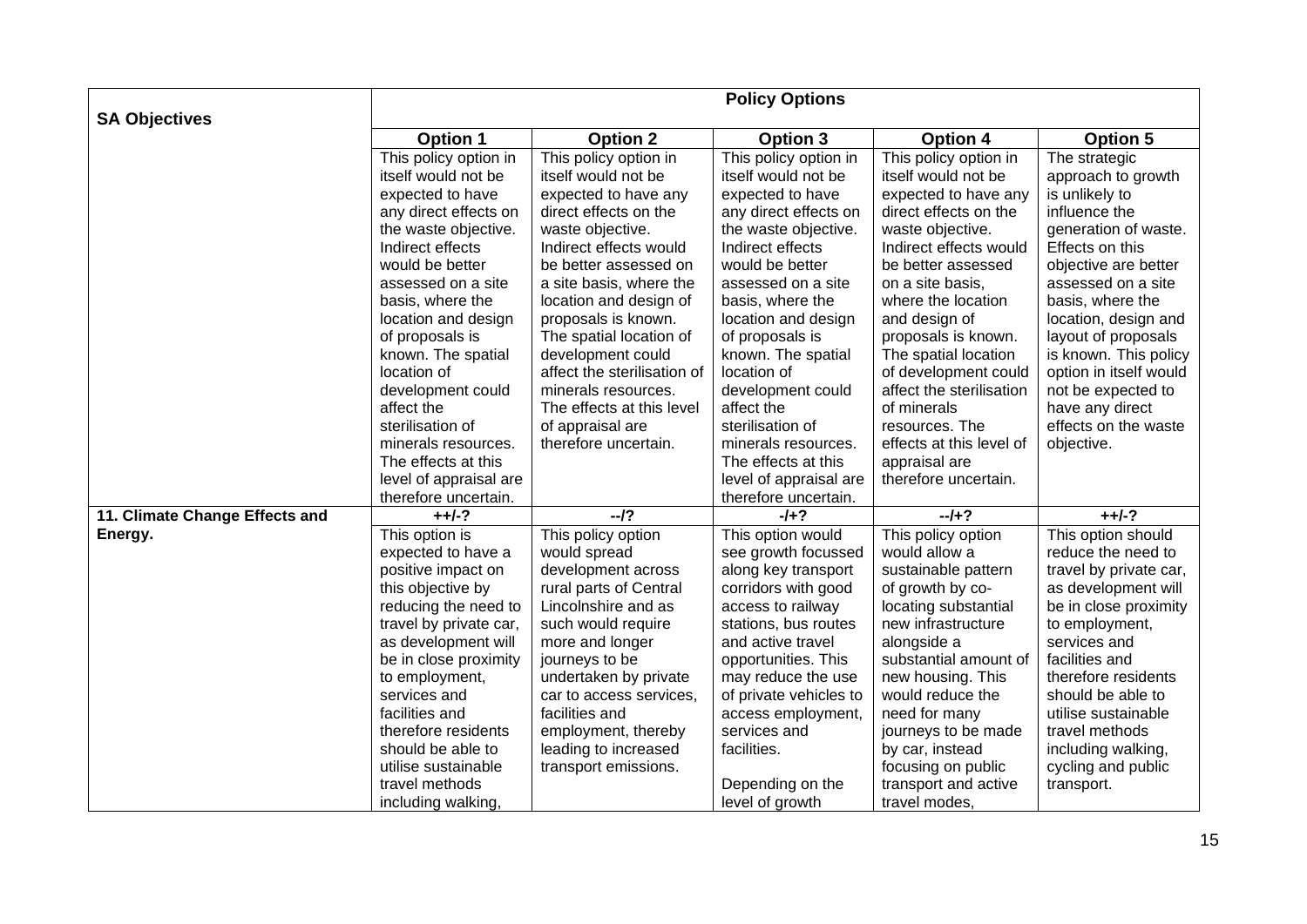|                               | <b>Policy Options</b>                                                                                                                                                                                                                                                                                                                                                                                                                                                                                                       |                                                                                                                                                                                                                                                      |                                                                                                                                                                                                                                                                                                                                              |                                                                                                                                                                                                                                                                                                                                                                                                                                                                                                                                                                                                                                                               |                                                                                                                                                                                                                                                                                                                                                |  |
|-------------------------------|-----------------------------------------------------------------------------------------------------------------------------------------------------------------------------------------------------------------------------------------------------------------------------------------------------------------------------------------------------------------------------------------------------------------------------------------------------------------------------------------------------------------------------|------------------------------------------------------------------------------------------------------------------------------------------------------------------------------------------------------------------------------------------------------|----------------------------------------------------------------------------------------------------------------------------------------------------------------------------------------------------------------------------------------------------------------------------------------------------------------------------------------------|---------------------------------------------------------------------------------------------------------------------------------------------------------------------------------------------------------------------------------------------------------------------------------------------------------------------------------------------------------------------------------------------------------------------------------------------------------------------------------------------------------------------------------------------------------------------------------------------------------------------------------------------------------------|------------------------------------------------------------------------------------------------------------------------------------------------------------------------------------------------------------------------------------------------------------------------------------------------------------------------------------------------|--|
| <b>SA Objectives</b>          | <b>Option 1</b>                                                                                                                                                                                                                                                                                                                                                                                                                                                                                                             | <b>Option 2</b>                                                                                                                                                                                                                                      | <b>Option 3</b>                                                                                                                                                                                                                                                                                                                              | <b>Option 4</b>                                                                                                                                                                                                                                                                                                                                                                                                                                                                                                                                                                                                                                               | <b>Option 5</b>                                                                                                                                                                                                                                                                                                                                |  |
|                               | cycling and public<br>transport. This will<br>help to minimise<br>greenhouse gas<br>emissions arising<br>from transport.<br>Depending on the<br>level of growth<br>delivered, there may<br>be increased<br>pressure in local<br>services and<br>facilities. This could<br>lead to residents<br>travelling by car to<br>access services and<br>facilities further<br>afield and hence<br>increased emissions<br>from transport.<br>Overall, mixed major<br>positive, minor<br>negative uncertain<br>effects are<br>expected. | These effects could<br>potentially be lessened<br>by significant<br>investment in<br>infrastructure and<br>public transport, but it is<br>not clear if this would<br>be feasible.<br>Major negative<br>uncertain effects are<br>therefore predicted. | delivered, there may<br>be increased<br>pressure in local<br>services and<br>facilities. This could<br>lead to residents<br>travelling by car to<br>access services and<br>facilities further<br>afield and hence<br>increased emissions<br>from transport.<br>Mixed minor positive<br>minor negative<br>uncertain effects are<br>predicted. | thereby reducing<br>transport emissions.<br>Due to scale, there is<br>also the potential for<br>a new settlement/s to<br>incorporate low<br>carbon and energy<br>efficient design.<br>However, this policy<br>option would also<br>require all of this new<br>infrastructure to be<br>built which would<br>embody substantial<br>amounts of carbon.<br>These negative<br>effects could be<br>mitigated by<br>requiring energy<br>efficient homes to be<br>delivered and by<br>locating the new<br>settlement at a<br>location where there<br>are some existing<br>facilities.<br>Mixed major positive<br>minor negative<br>uncertain effects are<br>expected. | Where development<br>takes place in rural<br>areas, residents<br>would require more<br>and longer journeys<br>to be undertaken by<br>private car to access<br>services, facilities<br>and employment,<br>thereby leading to<br>increased transport<br>emissions.<br>Mixed major positive<br>minor negative<br>uncertain effects are<br>likely. |  |
| 12. Climate Change Adaptation | $-1+?$                                                                                                                                                                                                                                                                                                                                                                                                                                                                                                                      | $-12$                                                                                                                                                                                                                                                | $-1+?$                                                                                                                                                                                                                                                                                                                                       | $-1+?$                                                                                                                                                                                                                                                                                                                                                                                                                                                                                                                                                                                                                                                        | $-1+?$                                                                                                                                                                                                                                                                                                                                         |  |
| and Flood Risk.               | This option focuses                                                                                                                                                                                                                                                                                                                                                                                                                                                                                                         | This option would see a                                                                                                                                                                                                                              | A focus on transport                                                                                                                                                                                                                                                                                                                         | Under this option,                                                                                                                                                                                                                                                                                                                                                                                                                                                                                                                                                                                                                                            | This option focuses                                                                                                                                                                                                                                                                                                                            |  |
|                               | growth on the main                                                                                                                                                                                                                                                                                                                                                                                                                                                                                                          | dispersal of growth                                                                                                                                                                                                                                  | corridors may                                                                                                                                                                                                                                                                                                                                | any new settlement/s                                                                                                                                                                                                                                                                                                                                                                                                                                                                                                                                                                                                                                          | growth on the main                                                                                                                                                                                                                                                                                                                             |  |
|                               | urban areas                                                                                                                                                                                                                                                                                                                                                                                                                                                                                                                 | across a larger number                                                                                                                                                                                                                               | include development                                                                                                                                                                                                                                                                                                                          | are likely to be built                                                                                                                                                                                                                                                                                                                                                                                                                                                                                                                                                                                                                                        | urban areas                                                                                                                                                                                                                                                                                                                                    |  |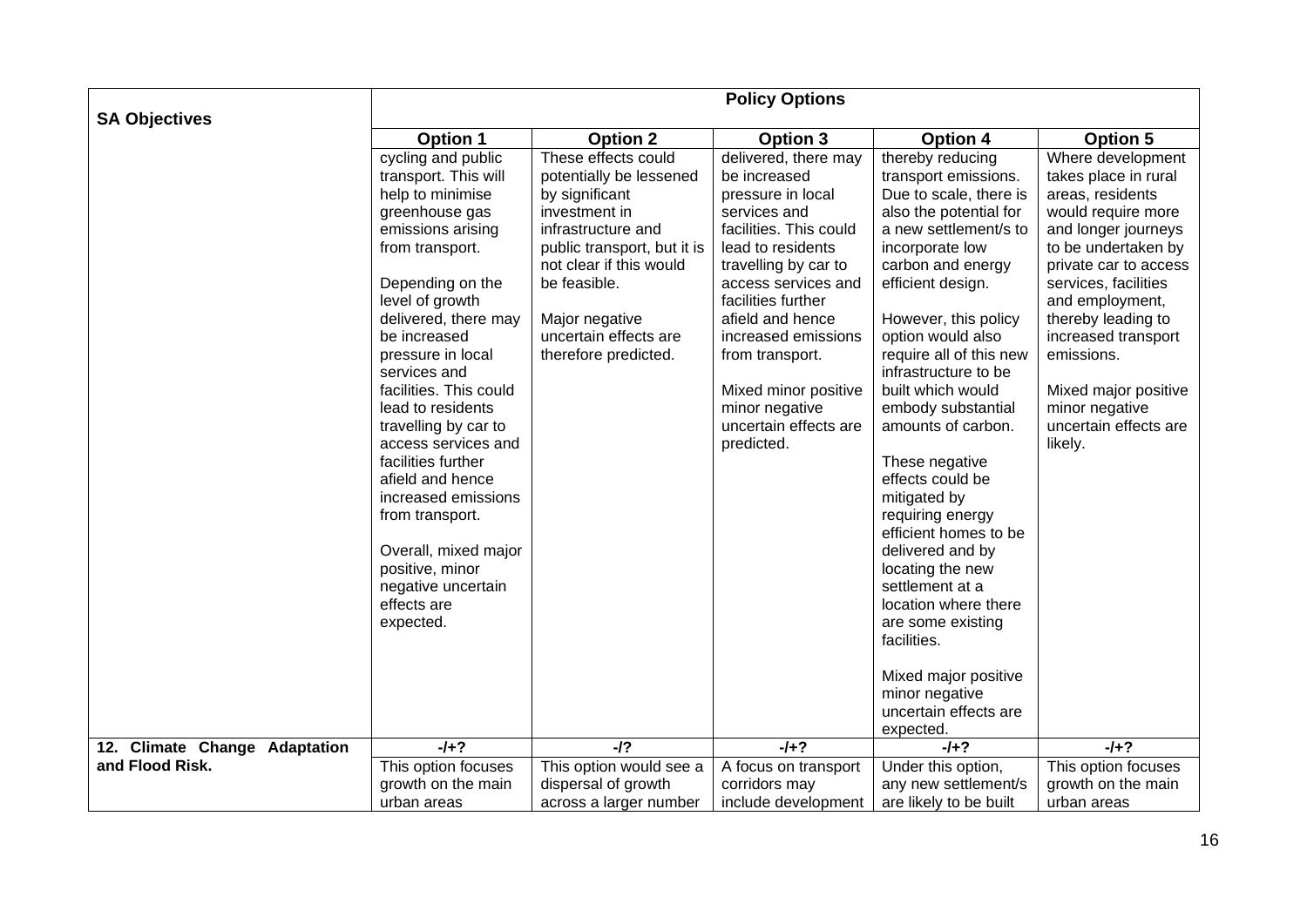|                      | <b>Policy Options</b>                 |                                                   |                                       |                                           |                                         |  |  |
|----------------------|---------------------------------------|---------------------------------------------------|---------------------------------------|-------------------------------------------|-----------------------------------------|--|--|
| <b>SA Objectives</b> | <b>Option 1</b>                       | <b>Option 2</b>                                   | <b>Option 3</b>                       | <b>Option 4</b>                           | <b>Option 5</b>                         |  |  |
|                      | $\overline{(\text{Lincoln})}$         | and range of locations,                           | within Lincoln,                       | on greenfield land.                       | (Lincoln,                               |  |  |
|                      | Gainsborough and                      | including small villages.                         | Gainsborough and                      | Therefore, the                            | Gainsborough and                        |  |  |
|                      | Sleaford). All three                  |                                                   | Sleaford. All three                   | settlement would                          | Sleaford) and                           |  |  |
|                      | contain several                       | Flood Risk Zones 2 and                            | contain several                       | increase the risk of                      | transport corridors.                    |  |  |
|                      | areas that fall within                | 3 correspond with the                             | areas that fall within                | surface water run-off                     | All three urban                         |  |  |
|                      | Flood Zones 2 and                     | main rivers and their                             | Flood Zones 2 and                     | through the increase                      | areas contain                           |  |  |
|                      | 3. Therefore some                     | tributaries, therefore                            | 3. Therefore some                     | of impermeable                            | several areas that                      |  |  |
|                      | of this growth may                    | there are a number of                             | of this growth may                    | surfaces.                                 | fall within Flood                       |  |  |
|                      | need to be                            | areas of Flood Zones 2                            | need to be                            |                                           | Zones 2 and 3.                          |  |  |
|                      | accommodated                          | and 3 across Central                              | accommodated                          | There is the potential                    | Therefore some of                       |  |  |
|                      | within areas at risk                  | Lincolnshire.                                     | within areas at risk                  | with this option to                       | this growth may                         |  |  |
|                      | of flooding.                          |                                                   | of flooding.                          | select a site within                      | need to be                              |  |  |
|                      |                                       | It is likely that                                 |                                       | Flood Zone 1 and                          | accommodated                            |  |  |
|                      | This option may                       | development within the                            | Growth in smaller                     | therefore at low risk                     | within areas at risk                    |  |  |
|                      | reduce the need to                    | villages will be on                               | settlements may                       | of flooding.                              | of flooding.                            |  |  |
|                      | use greenfield land                   | greenfield land on the                            | utilise greenfield                    |                                           |                                         |  |  |
|                      | to accommodate                        | edge of settlements,                              | land which would                      | There would be                            | Growth in smaller                       |  |  |
|                      | growth, thereby                       | which would increase                              | increase the risk of                  | opportunities to                          | settlements may                         |  |  |
|                      | reducing the amount                   | the risk of flooding in                           | flooding in the area                  | incorporate                               | utilise greenfield                      |  |  |
|                      | of impermeable                        | the area through the                              | through the increase                  | SuDS/integrated                           | land which would                        |  |  |
|                      | surfaces and risk of                  | increase of                                       | of impermeable                        | water management                          | increase the risk of                    |  |  |
|                      | flooding through                      | impermeable surfaces.                             | surfaces.                             | and new green                             | flooding in the area                    |  |  |
|                      | new development.                      |                                                   |                                       | infrastructure to                         | through the increase                    |  |  |
|                      | Large developments                    | Green infrastructure                              | Large developments                    | provide community                         | of impermeable                          |  |  |
|                      | on the edge of the                    | and SuDS could build                              | on the edge of the                    | resilience to climate                     | surfaces.                               |  |  |
|                      | urban areas could                     | climate resilience in the                         | urban areas could                     | change.                                   |                                         |  |  |
|                      | provide additional                    | area, but opportunities                           | provide additional                    |                                           | Large developments                      |  |  |
|                      | green infrastructure                  | may be reduced with a<br>reliance in small sites. | green infrastructure                  | The impacts are                           | on the edge of the<br>urban areas could |  |  |
|                      | which could help<br>provide community |                                                   | which could help<br>provide community | uncertain as they are<br>dependent on the | provide additional                      |  |  |
|                      | resilience to climate                 | The impacts are                                   | resilience to climate                 | exact location of                         | green infrastructure                    |  |  |
|                      | change.                               | uncertain as they are                             | change.                               | development.                              | which could help                        |  |  |
|                      |                                       | dependent on the exact                            |                                       |                                           | provide community                       |  |  |
|                      | The impacts are                       | location of                                       | The impacts are                       |                                           | resilience to climate                   |  |  |
|                      | uncertain as they                     | development.                                      | uncertain as they                     |                                           | change.                                 |  |  |
|                      | are dependent on                      |                                                   | are dependent on                      |                                           |                                         |  |  |
|                      | the exact location of                 |                                                   | the exact location of                 |                                           | The impacts are                         |  |  |
|                      | development.                          |                                                   | development.                          |                                           | uncertain as they                       |  |  |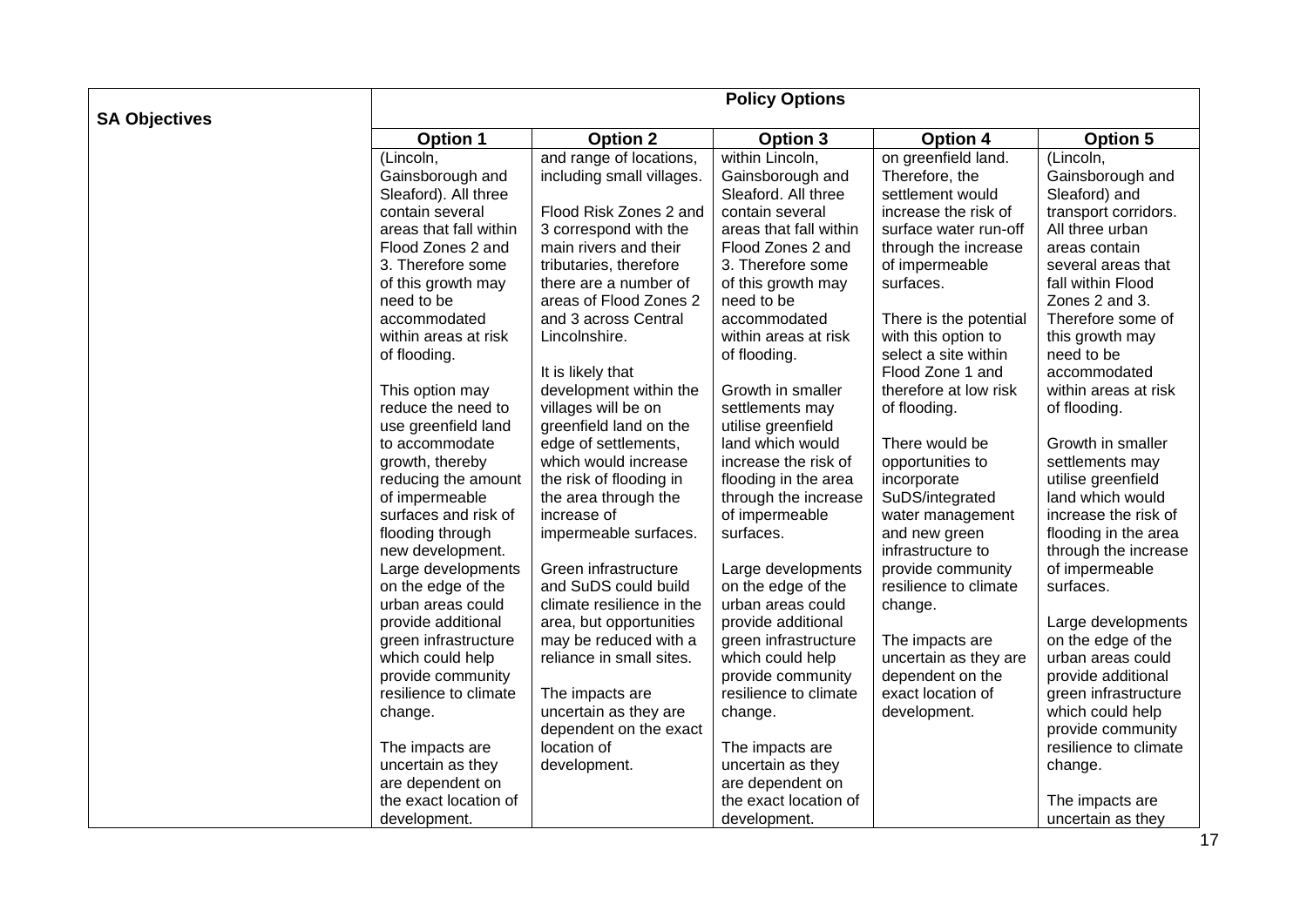|                                  | <b>Policy Options</b>    |                             |                          |                       |                          |  |  |
|----------------------------------|--------------------------|-----------------------------|--------------------------|-----------------------|--------------------------|--|--|
| <b>SA Objectives</b>             | <b>Option 1</b>          | <b>Option 2</b>             | <b>Option 3</b>          | <b>Option 4</b>       | <b>Option 5</b>          |  |  |
|                                  |                          |                             |                          |                       | are dependent on         |  |  |
|                                  |                          |                             |                          |                       | the exact location of    |  |  |
|                                  |                          |                             |                          |                       | development.             |  |  |
| 13. Transport and Accessibility. | $++$                     | $-1$                        | $++$                     | $+/-$                 | $++/-$                   |  |  |
|                                  | A focus on the urban     | This policy option          | This option would        | This option would     | This option would        |  |  |
|                                  | areas, the most          | would focus more            | focus growth within      | allow a sustainable   | locate most              |  |  |
|                                  | populate settlements     | development on rural        | along key transport      | pattern of growth by  | development in and       |  |  |
|                                  | in the plan area, is     | parts of Central            | corridors linking        | co-locating           | near to the main         |  |  |
|                                  | an opportunity to        | Lincolnshire. Whilst this   | settlements to the       | substantial new       | urban areas where        |  |  |
|                                  | utilise the existing     | could support existing      | main urban areas.        | infrastructure        | there is a good level    |  |  |
|                                  | transport network        | services and facilities, it | Residents would          | alongside a           | of existing              |  |  |
|                                  | and infrastructure.      | could also place            | therefore have good      | substantial amount of | infrastructure           |  |  |
|                                  | including rail links, to | additional pressure in      | access to                | new housing. This     | present and so           |  |  |
|                                  | reduce reliance on       | them, as they may not       | employment,              | would reduce the      | would increase           |  |  |
|                                  | the private car and      | have capacity to            | services and             | need for many         | opportunities to         |  |  |
|                                  | to reduce length of      | accommodate the             | facilities, due to       | journeys to be made   | travel by public         |  |  |
|                                  | journeys made.           | additional growth.          | proximity to railway     | by car, instead       | transport and active     |  |  |
|                                  |                          |                             | stations, bus routes     | focusing on public    | travel modes. This       |  |  |
|                                  | There are likely to      | It is expected residents    | and active travel        | transport and active  | option would also        |  |  |
|                                  | be greater               | would require more and      | modes.                   | travel modes.         | offer the greatest       |  |  |
|                                  | opportunities for        | longer journeys to be       |                          |                       | potential to invest in   |  |  |
|                                  | targeted investment      | undertaken by private       | Development may          | However, this option  | public transport and     |  |  |
|                                  | in existing roads and    | car to access               | help to ensure the       | would require         | active transport         |  |  |
|                                  | public transport,        | employment and a full       | viability of existing    | expensive             | infrastructure.          |  |  |
|                                  | increasing the           | range of services and       | services and             | infrastructure which  |                          |  |  |
|                                  | availability of          | facilities.                 | facilities, but it could | would undoubtedly     | Development may          |  |  |
|                                  | services with a          |                             | also place additional    | result in a reduction | help to ensure the       |  |  |
|                                  | reduction in the         | These effects could         | pressure in them, as     | in investment in      | viability of existing    |  |  |
|                                  | need to travel by        | potentially be lessened     | they may not have        | existing transport    | services and             |  |  |
|                                  | car, and potential for   | by significant              | capacity to              | infrastructure,       | facilities, but it could |  |  |
|                                  | new pedestrian and       | investment in               | accommodate the          | potentially to the    | also place additional    |  |  |
|                                  | cycling                  | infrastructure and          | additional growth.       | detriment of a larger | pressure in them, as     |  |  |
|                                  | infrastructure.          | public transport, but it is | Therefore, it will be    | population. In the    | they may not have        |  |  |
|                                  |                          | not clear if this would     | important that           | short to medium       | capacity to              |  |  |
|                                  | However, an urban        | be feasible.                | growth is supported      | term, locating new    | accommodate the          |  |  |
|                                  | focus could place        |                             | by appropriate           | development away      | additional growth.       |  |  |
|                                  | increased pressure       |                             | infrastructure.          | from established      |                          |  |  |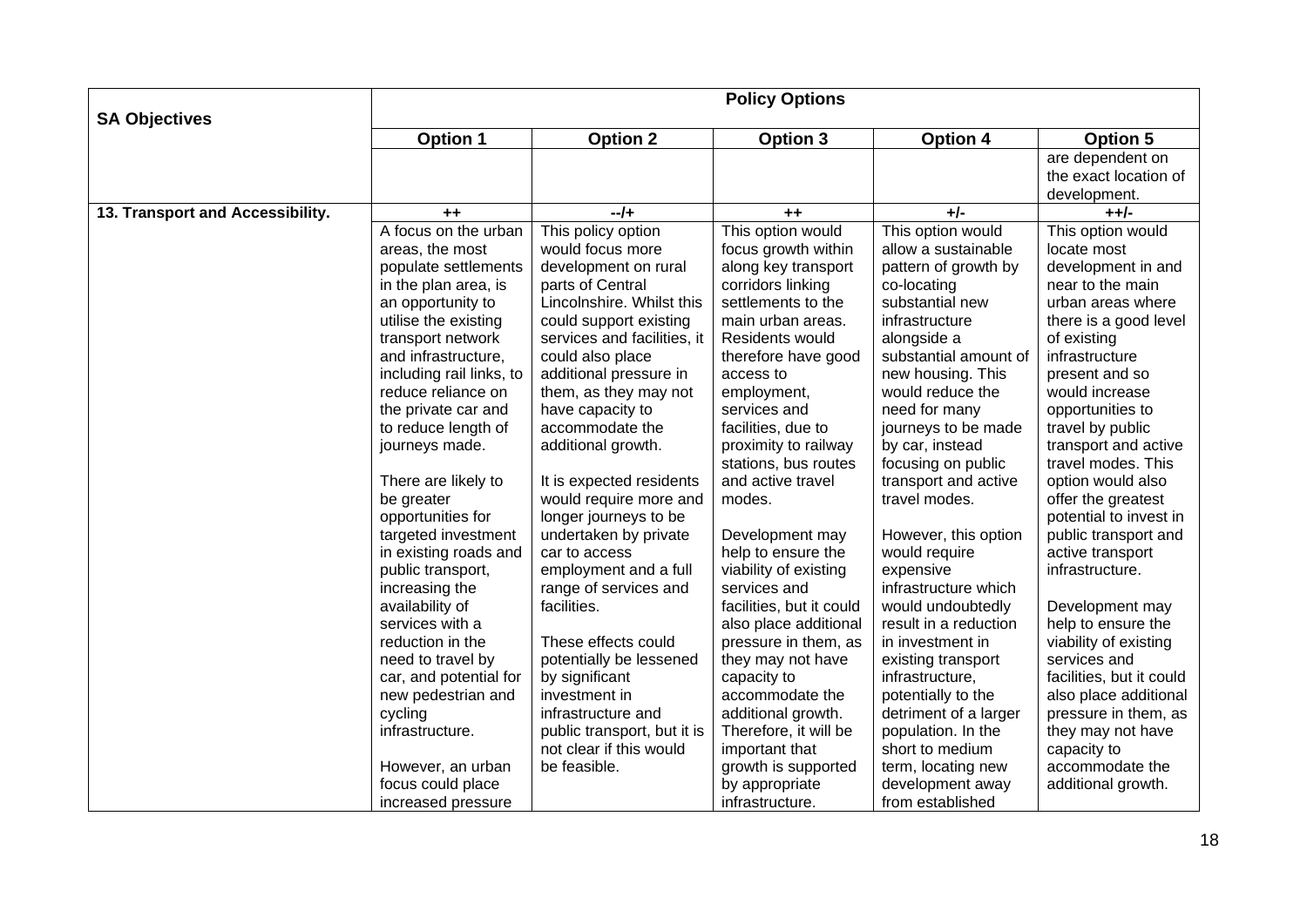|                      | <b>Policy Options</b>                                                                                                                                                                                                                                                                                                   |                                                                                                                                                                                                                                                                                                                                                        |                                                                                                                                                                                                                                                                                                                                      |                                                                                                                                                                                                                                                                                                          |                                                                                                                                                                                                                                                                                                                            |  |  |
|----------------------|-------------------------------------------------------------------------------------------------------------------------------------------------------------------------------------------------------------------------------------------------------------------------------------------------------------------------|--------------------------------------------------------------------------------------------------------------------------------------------------------------------------------------------------------------------------------------------------------------------------------------------------------------------------------------------------------|--------------------------------------------------------------------------------------------------------------------------------------------------------------------------------------------------------------------------------------------------------------------------------------------------------------------------------------|----------------------------------------------------------------------------------------------------------------------------------------------------------------------------------------------------------------------------------------------------------------------------------------------------------|----------------------------------------------------------------------------------------------------------------------------------------------------------------------------------------------------------------------------------------------------------------------------------------------------------------------------|--|--|
| <b>SA Objectives</b> | <b>Option 1</b>                                                                                                                                                                                                                                                                                                         | <b>Option 2</b>                                                                                                                                                                                                                                                                                                                                        | Option 3                                                                                                                                                                                                                                                                                                                             | <b>Option 4</b>                                                                                                                                                                                                                                                                                          | <b>Option 5</b>                                                                                                                                                                                                                                                                                                            |  |  |
|                      | on services and<br>facilities, as they<br>may not have<br>capacity to<br>accommodate the<br>additional growth,<br>reducing people's<br>overall accessibility<br>to them. Therefore,<br>it will be important<br>that growth is<br>supported by<br>appropriate<br>infrastructure.                                         | Overall, major negative<br>minor positive effects<br>are predicted.                                                                                                                                                                                                                                                                                    | Mixed major positive<br>minor negative<br>effects are<br>expected.                                                                                                                                                                                                                                                                   | centres of<br>employment and<br>service provision<br>would increase the<br>number and distance<br>of trips made by<br>private vehicle.<br>Mixed minor positive<br>minor negative<br>effects are expected.                                                                                                | Major positive minor<br>negative effects are<br>therefore likely.                                                                                                                                                                                                                                                          |  |  |
|                      | Overall, major<br>positive effects are<br>expected.                                                                                                                                                                                                                                                                     |                                                                                                                                                                                                                                                                                                                                                        |                                                                                                                                                                                                                                                                                                                                      |                                                                                                                                                                                                                                                                                                          |                                                                                                                                                                                                                                                                                                                            |  |  |
| <b>Economic</b>      |                                                                                                                                                                                                                                                                                                                         |                                                                                                                                                                                                                                                                                                                                                        |                                                                                                                                                                                                                                                                                                                                      |                                                                                                                                                                                                                                                                                                          |                                                                                                                                                                                                                                                                                                                            |  |  |
| 14. Employment.      | $++/-$                                                                                                                                                                                                                                                                                                                  | $-1+$                                                                                                                                                                                                                                                                                                                                                  | $+ +/-$                                                                                                                                                                                                                                                                                                                              | $+/-$                                                                                                                                                                                                                                                                                                    | $++$                                                                                                                                                                                                                                                                                                                       |  |  |
|                      | This option would<br>locate most growth<br>in the main urban<br>areas, which have<br>the greatest access<br>to most jobs aligning<br>the population with<br>employment<br>opportunities. It<br>would allow a focus<br>for investment in<br>industry in the main<br>urban locations.<br>This option would<br>ensure good | This option would<br>locate more<br>development away<br>from the main urban<br>areas where<br>employment<br>opportunities and<br>training and learning<br>facilities exist, reducing<br>the accessibility of jobs<br>and training and<br>learning facilities to the<br>population and<br>reducing the ready<br>supply of local labour<br>force for new | Growth in key<br>transport corridors<br>linking settlements<br>to the main urban<br>areas would locate<br>most growth in and<br>near to the main<br>urban areas, which<br>have the greatest<br>access to most jobs<br>aligning the<br>population with<br>employment<br>opportunities. It<br>would allow a focus<br>for investment in | This option would<br>potentially not locate<br>new homes near to<br>existing employment<br>opportunities or<br>existing education<br>facilities which would<br>be a negative effect<br>against this<br>objective.<br>However, a new<br>settlement/s would<br>be expected to<br>deliver new<br>employment | This option would<br>locate most growth<br>in and near to the<br>main urban areas,<br>which have the<br>greatest access to<br>most jobs aligning<br>the population with<br>employment<br>opportunities. It<br>would allow a focus<br>for investment in<br>industry in the main<br>urban locations.<br>It would also locate |  |  |
|                      | accessibility to                                                                                                                                                                                                                                                                                                        | businesses.                                                                                                                                                                                                                                                                                                                                            | industry in and                                                                                                                                                                                                                                                                                                                      | provision and                                                                                                                                                                                                                                                                                            | lesser growth in                                                                                                                                                                                                                                                                                                           |  |  |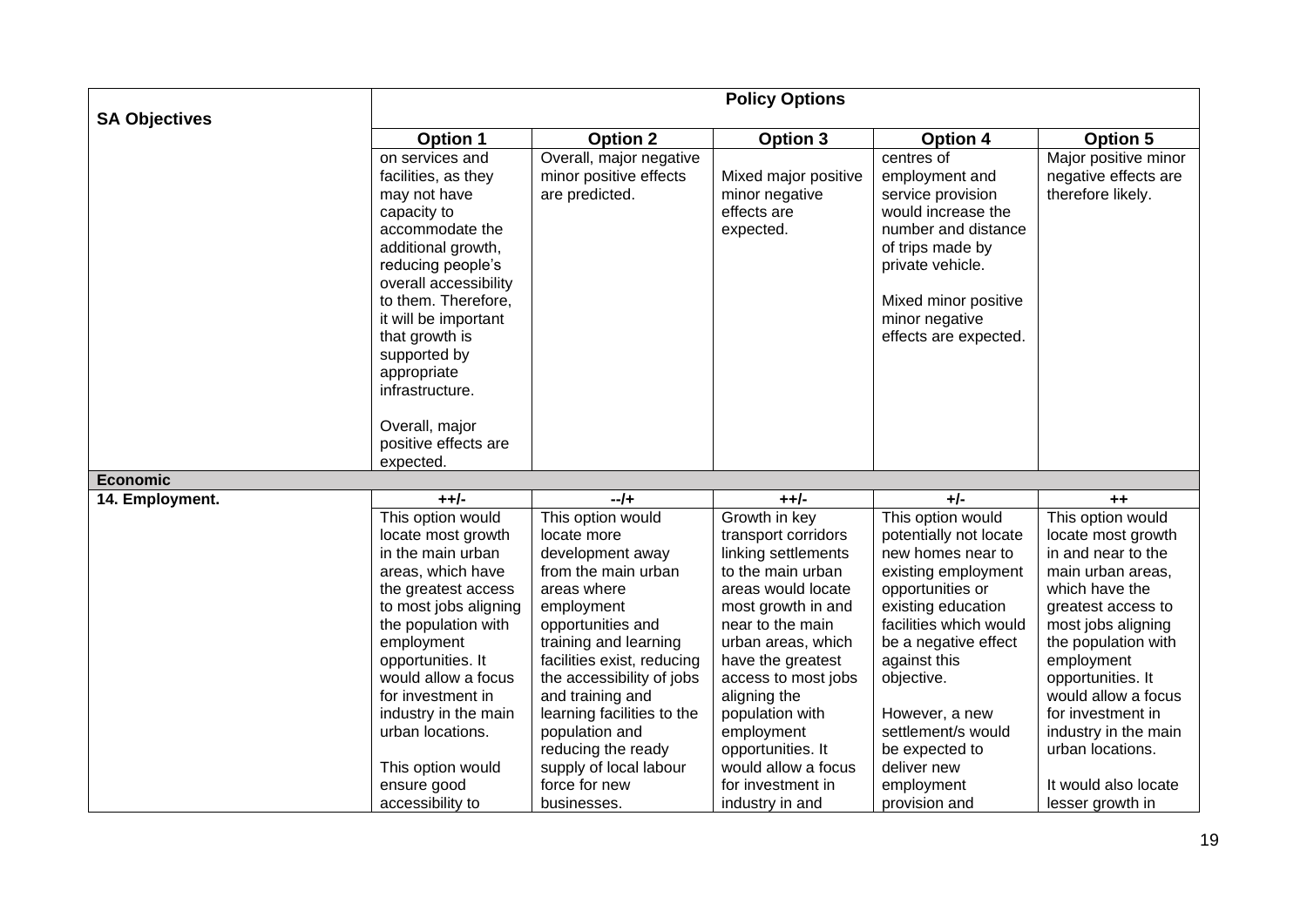|                      | <b>Policy Options</b>                                                                                                                                                                                                                                                                                                                                                                                                                   |                                                                                                                                                                                                                                                                                                                                                                                                                                                                                                                            |                                                                                                                                                                                                                                                                                                                                                                                                                                                                                                                                        |                                                                                                                                                                                                                                                                                                         |                                                                                                                                                                                                                                                                                                               |  |  |
|----------------------|-----------------------------------------------------------------------------------------------------------------------------------------------------------------------------------------------------------------------------------------------------------------------------------------------------------------------------------------------------------------------------------------------------------------------------------------|----------------------------------------------------------------------------------------------------------------------------------------------------------------------------------------------------------------------------------------------------------------------------------------------------------------------------------------------------------------------------------------------------------------------------------------------------------------------------------------------------------------------------|----------------------------------------------------------------------------------------------------------------------------------------------------------------------------------------------------------------------------------------------------------------------------------------------------------------------------------------------------------------------------------------------------------------------------------------------------------------------------------------------------------------------------------------|---------------------------------------------------------------------------------------------------------------------------------------------------------------------------------------------------------------------------------------------------------------------------------------------------------|---------------------------------------------------------------------------------------------------------------------------------------------------------------------------------------------------------------------------------------------------------------------------------------------------------------|--|--|
| <b>SA Objectives</b> | Option 1                                                                                                                                                                                                                                                                                                                                                                                                                                | <b>Option 2</b>                                                                                                                                                                                                                                                                                                                                                                                                                                                                                                            | Option 3                                                                                                                                                                                                                                                                                                                                                                                                                                                                                                                               | <b>Option 4</b>                                                                                                                                                                                                                                                                                         | <b>Option 5</b>                                                                                                                                                                                                                                                                                               |  |  |
|                      | employment training<br>and learning<br>facilities, as it is<br>likely that more<br>sustainable methods<br>of transport like<br>walking and<br>cycling would be<br>used.<br>However, a focus on<br>the existing main<br>centres of<br>employment risks<br>limiting employment<br>opportunities<br>available in the<br>wider Central<br>Lincolnshire area.<br>As such, mixed<br>major positive minor<br>negative effects are<br>expected. | It may also place<br>increased pressure on<br>schools within the<br>smaller settlements,<br>which may not have the<br>capacity to<br>accommodate the<br>additional growth.<br>Growth on small sites<br>may limit employment<br>provision opportunities.<br>There are existing<br>employment areas<br>across Central<br>Lincolnshire outside of<br>the main urban areas,<br>near villages. Dispersal<br>of growth would enable<br>access to these areas.<br>Mixed major negative<br>minor positive effects<br>are expected. | around the main<br>urban locations.<br>This option would<br>ensure good<br>accessibility to<br>employment training<br>and learning<br>facilities, as it is<br>likely that more<br>sustainable methods<br>of transport like<br>walking and<br>cycling would be<br>used.<br>However, a focus on<br>the existing main<br>centres of<br>employment risks<br>limiting employment<br>opportunities<br>available in the<br>wider Central<br>Lincolnshire area.<br>As such, mixed<br>major positive minor<br>negative effects are<br>expected. | education facilities<br>on site which would<br>be a positive effect<br>on supporting jobs<br>growth. The majority<br>of these jobs are<br>expected to come<br>forward towards the<br>end of the plan<br>period and beyond.<br>Overall, mixed minor<br>positive minor<br>negative effects are<br>likely. | smaller settlements<br>where there is<br>some, smaller scale<br>employment,<br>broadly aligning the<br>population growth to<br>the employment<br>opportunities.<br>This option would<br>ensure good<br>accessibility to<br>employment,<br>training and learning<br>facilities across<br>Central Lincolnshire. |  |  |
| 15. Local Economy.   | $+ +/-$                                                                                                                                                                                                                                                                                                                                                                                                                                 | $+/-$                                                                                                                                                                                                                                                                                                                                                                                                                                                                                                                      | $+/-$                                                                                                                                                                                                                                                                                                                                                                                                                                                                                                                                  | $+/-$                                                                                                                                                                                                                                                                                                   | $++$                                                                                                                                                                                                                                                                                                          |  |  |
|                      | This option would                                                                                                                                                                                                                                                                                                                                                                                                                       | This option would                                                                                                                                                                                                                                                                                                                                                                                                                                                                                                          | Growth in key                                                                                                                                                                                                                                                                                                                                                                                                                                                                                                                          | This option would                                                                                                                                                                                                                                                                                       | This option would                                                                                                                                                                                                                                                                                             |  |  |
|                      | locate most growth                                                                                                                                                                                                                                                                                                                                                                                                                      | locate more                                                                                                                                                                                                                                                                                                                                                                                                                                                                                                                | transport corridors                                                                                                                                                                                                                                                                                                                                                                                                                                                                                                                    | locate more                                                                                                                                                                                                                                                                                             | locate most growth                                                                                                                                                                                                                                                                                            |  |  |
|                      | in the locations with                                                                                                                                                                                                                                                                                                                                                                                                                   | development away                                                                                                                                                                                                                                                                                                                                                                                                                                                                                                           | linking settlements                                                                                                                                                                                                                                                                                                                                                                                                                                                                                                                    | development away                                                                                                                                                                                                                                                                                        | in the locations with                                                                                                                                                                                                                                                                                         |  |  |
|                      | greatest access to                                                                                                                                                                                                                                                                                                                                                                                                                      | from the main urban                                                                                                                                                                                                                                                                                                                                                                                                                                                                                                        | to the main urban                                                                                                                                                                                                                                                                                                                                                                                                                                                                                                                      | from the main urban                                                                                                                                                                                                                                                                                     | greatest access to                                                                                                                                                                                                                                                                                            |  |  |
|                      | most jobs aligning                                                                                                                                                                                                                                                                                                                                                                                                                      | areas where                                                                                                                                                                                                                                                                                                                                                                                                                                                                                                                | areas would locate                                                                                                                                                                                                                                                                                                                                                                                                                                                                                                                     | areas where                                                                                                                                                                                                                                                                                             | most jobs aligning                                                                                                                                                                                                                                                                                            |  |  |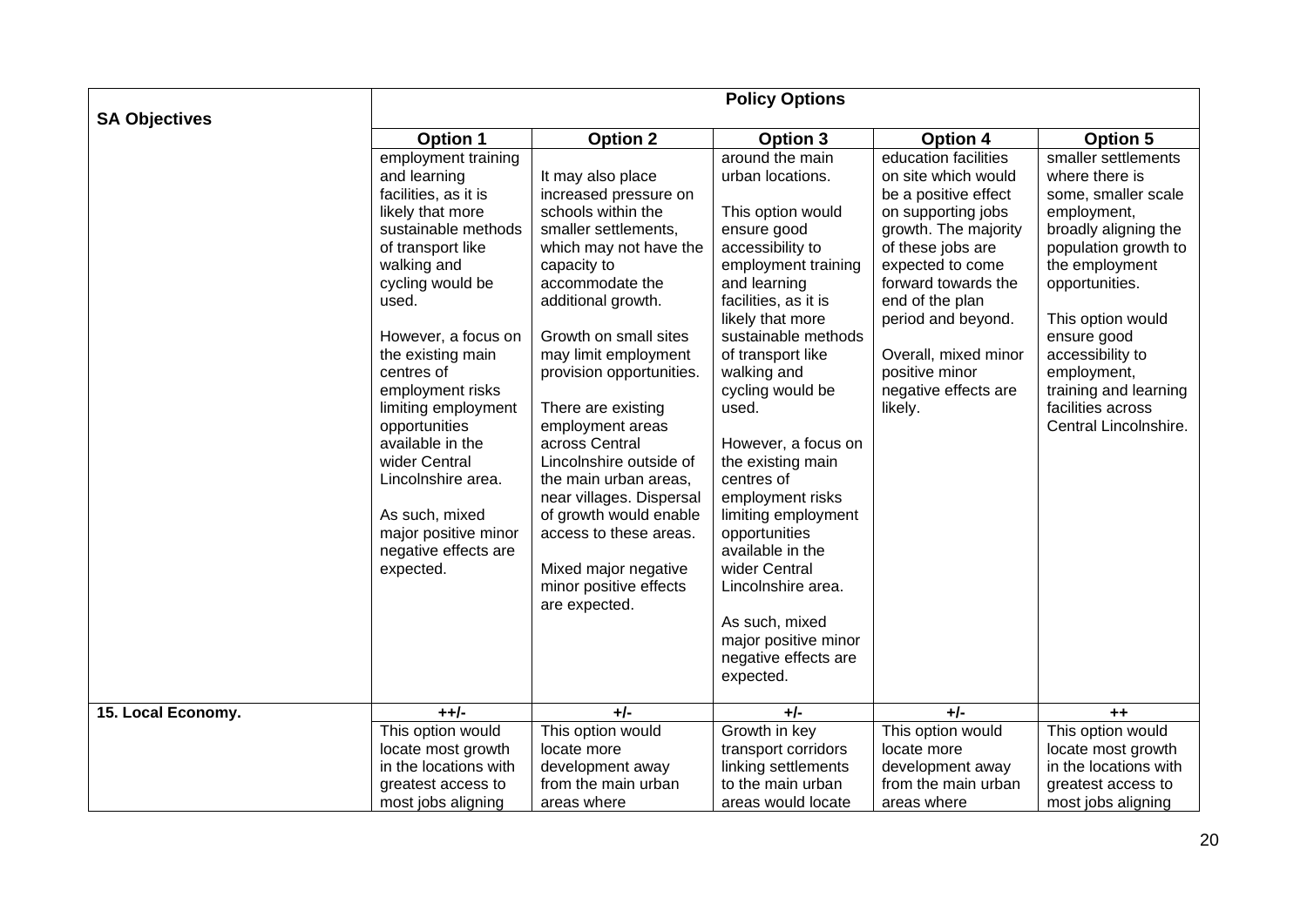|                      | <b>Policy Options</b>                                                                                                                                                                                                                                                                                           |                                                                                                                                                                                                                                                                                                                                              |                                                                                                                                                                                                                                                                                                                                |                                                                                                                                                                                                                                                                                                                                                                                                                                            |                                                                                                                                                                                                                                                                                                                              |  |
|----------------------|-----------------------------------------------------------------------------------------------------------------------------------------------------------------------------------------------------------------------------------------------------------------------------------------------------------------|----------------------------------------------------------------------------------------------------------------------------------------------------------------------------------------------------------------------------------------------------------------------------------------------------------------------------------------------|--------------------------------------------------------------------------------------------------------------------------------------------------------------------------------------------------------------------------------------------------------------------------------------------------------------------------------|--------------------------------------------------------------------------------------------------------------------------------------------------------------------------------------------------------------------------------------------------------------------------------------------------------------------------------------------------------------------------------------------------------------------------------------------|------------------------------------------------------------------------------------------------------------------------------------------------------------------------------------------------------------------------------------------------------------------------------------------------------------------------------|--|
|                      | <b>Option 1</b>                                                                                                                                                                                                                                                                                                 | <b>Option 2</b>                                                                                                                                                                                                                                                                                                                              | <b>Option 3</b>                                                                                                                                                                                                                                                                                                                | <b>Option 4</b>                                                                                                                                                                                                                                                                                                                                                                                                                            | <b>Option 5</b>                                                                                                                                                                                                                                                                                                              |  |
| <b>SA Objectives</b> | the population with<br>employment<br>opportunities. It<br>would allow a focus<br>for investment in<br>industry in the main<br>urban locations.<br>Focusing growth at<br>the main urban<br>areas would support<br>the viability and<br>vitality of town<br>centres and local<br>shopping areas.<br>However, this | employment<br>opportunities exist<br>reducing the<br>accessibility of jobs to<br>the population and<br>reducing the ready<br>supply of local labour<br>force for new<br>businesses.<br>However, greater<br>growth in rural areas<br>would have some<br>positive impacts on<br>supporting the rural<br>economy, as there<br>would be a larger | most growth in the<br>locations with<br>greatest access to<br>most jobs aligning<br>the population with<br>employment<br>opportunities.<br>This option should<br>also help to support<br>the viability and<br>vitality of local<br>centres within<br>settlements within<br>the transport<br>corridors.                         | employment<br>opportunities exist<br>reducing the<br>accessibility to jobs<br>for the population<br>and reducing the<br>ready supply of local<br>labour force for new<br>businesses.<br>However, focused<br>growth in one or<br>more rural areas<br>would have some<br>positive impacts on<br>the rural economy in<br>some areas, as there                                                                                                 | the population with<br>employment<br>opportunities.<br>It would allow a<br>focus for investment<br>in industry in the<br>main urban<br>locations. It would<br>also locate lesser<br>growth in smaller<br>settlements where<br>there is some,<br>smaller scale<br>employment,<br>broadly aligning the<br>population growth to |  |
|                      | approach may result<br>in residents in rural<br>areas having limited<br>access to<br>employment,<br>services and<br>facilities thereby<br>having less benefit<br>for the wider<br>economy of Central<br>Lincolnshire.<br>Mixed major positive<br>minor negative<br>effects are<br>expected.                     | population seeking to<br>use services in these<br>areas.<br>The provision of small<br>sites may not provide<br>development of the<br>scale and location<br>required to support<br>employment.<br>Mixed minor positive<br>minor negative effects<br>are likely.                                                                               | However, this<br>approach may result<br>in residents outside<br>of the transport<br>corridors having<br>limited access to<br>employment,<br>services and<br>facilities thereby<br>having less benefit<br>for the wider<br>economy of Central<br>Lincolnshire.<br>Mixed minor positive<br>minor negative<br>effects are likely. | would be a larger<br>population seeking to<br>use services in these<br>areas. It could also<br>deliver new retail and<br>employment centres<br>on site, to<br>complement existing<br>ones as part of the<br>strategy. However,<br>the positive impacts<br>of these are unlikely<br>to be felt until later in<br>the plan period and<br>beyond, until the new<br>settlement is fully<br>occupied.<br>Overall, mixed minor<br>positive minor | the employment<br>opportunities.<br>Focusing growth at<br>the main urban<br>areas would support<br>the viability and<br>vitality of town<br>centres and local<br>shopping areas.<br>Overall, major<br>positive effects are<br>predicted.                                                                                     |  |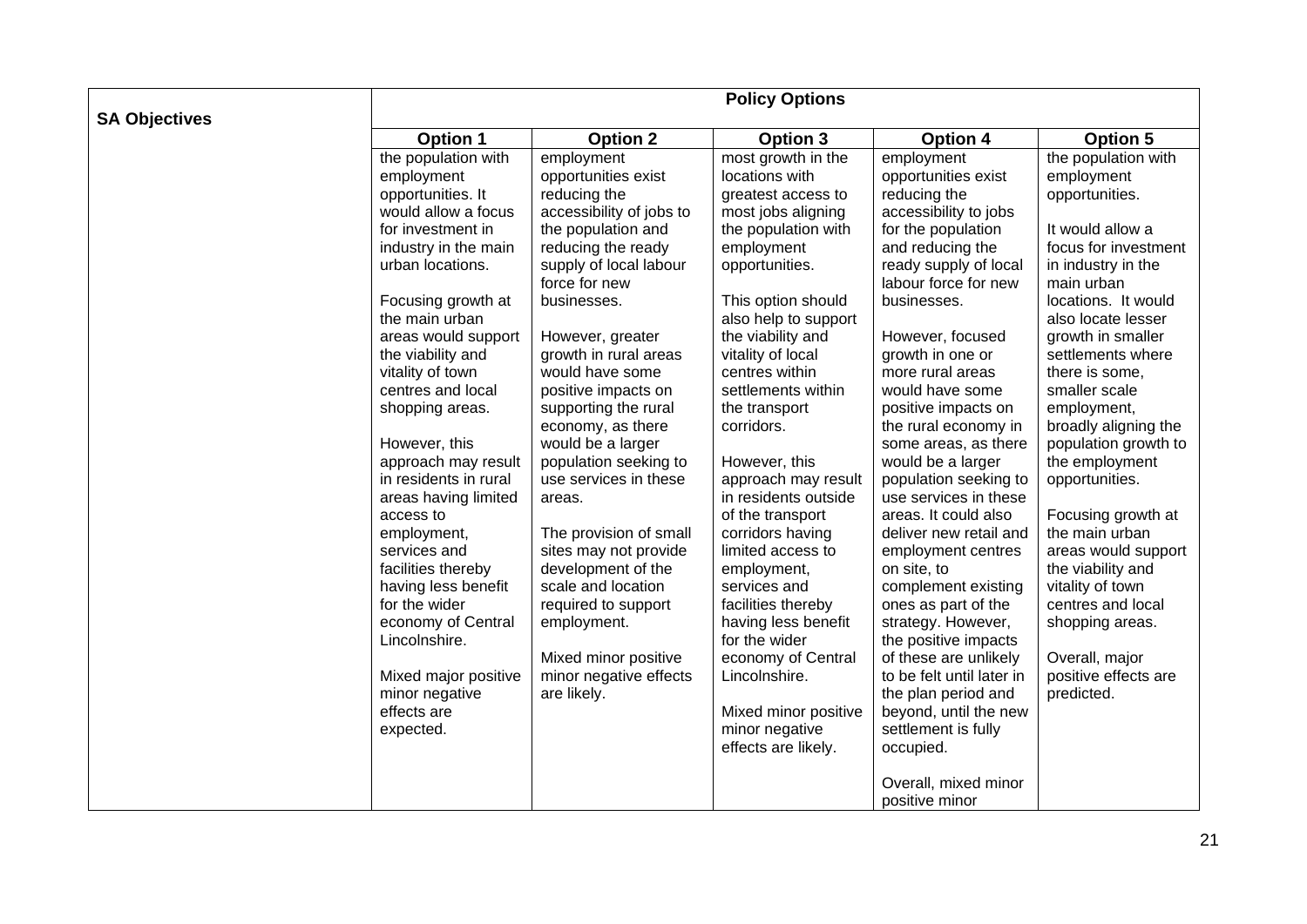|                                        | <b>Policy Options</b>                                                                                                                                                                                                                                                                                                                                                                                                                                                                                                                                                                                                                                                                                                                                                                                                                                                                                                                                                                                                                                                                                                                                                                                                                                                                                                                                                                                                                                                                                                                                                                                                                                                                                                                                   |                 |                 |                                                                                                                                                                                                                                                                                                                                                                   |                 |  |  |  |  |
|----------------------------------------|---------------------------------------------------------------------------------------------------------------------------------------------------------------------------------------------------------------------------------------------------------------------------------------------------------------------------------------------------------------------------------------------------------------------------------------------------------------------------------------------------------------------------------------------------------------------------------------------------------------------------------------------------------------------------------------------------------------------------------------------------------------------------------------------------------------------------------------------------------------------------------------------------------------------------------------------------------------------------------------------------------------------------------------------------------------------------------------------------------------------------------------------------------------------------------------------------------------------------------------------------------------------------------------------------------------------------------------------------------------------------------------------------------------------------------------------------------------------------------------------------------------------------------------------------------------------------------------------------------------------------------------------------------------------------------------------------------------------------------------------------------|-----------------|-----------------|-------------------------------------------------------------------------------------------------------------------------------------------------------------------------------------------------------------------------------------------------------------------------------------------------------------------------------------------------------------------|-----------------|--|--|--|--|
| <b>SA Objectives</b>                   | <b>Option 1</b>                                                                                                                                                                                                                                                                                                                                                                                                                                                                                                                                                                                                                                                                                                                                                                                                                                                                                                                                                                                                                                                                                                                                                                                                                                                                                                                                                                                                                                                                                                                                                                                                                                                                                                                                         | <b>Option 2</b> | <b>Option 3</b> | <b>Option 4</b>                                                                                                                                                                                                                                                                                                                                                   | <b>Option 5</b> |  |  |  |  |
|                                        |                                                                                                                                                                                                                                                                                                                                                                                                                                                                                                                                                                                                                                                                                                                                                                                                                                                                                                                                                                                                                                                                                                                                                                                                                                                                                                                                                                                                                                                                                                                                                                                                                                                                                                                                                         |                 |                 | negative effects are<br>likely.                                                                                                                                                                                                                                                                                                                                   |                 |  |  |  |  |
| <b>Conclusion and Recommendations:</b> |                                                                                                                                                                                                                                                                                                                                                                                                                                                                                                                                                                                                                                                                                                                                                                                                                                                                                                                                                                                                                                                                                                                                                                                                                                                                                                                                                                                                                                                                                                                                                                                                                                                                                                                                                         |                 |                 | Option 5, a balanced combination of Options 1 to 3, performs the best against the SA objectives and Option 2, Small<br>sites and Option 4 New settlement/s perform least well and are therefore likely to be the least sustainable options.                                                                                                                       |                 |  |  |  |  |
|                                        | Option 5 is expected to deliver positive benefits in relation to a number of the SA objectives, with major positive<br>impacts predicted against SA1 Housing, SA14 Employment and SA15 Local Economy. This option would ensure<br>good accessibility to employment, training and learning facilities and support both urban and rural economies across<br>Central Lincolnshire. Major positive effects are also likely against SA3 Social Equality and Community. This option<br>would direct most growth to the main urban areas where there are greatest levels of deprivation and where most<br>opportunities for regeneration exist. However, it would also ensure some growth in the rural areas where there are<br>also pockets of deprivation and regeneration opportunities. It may help to focus investment on transport corridors and<br>therefore improve accessibility to the main urban settlements and hence employment, services and facilities, for those<br>who are less mobile and who cannot drive.<br>Further major positive benefits as part of mixed effects are expected for SA2 Health and Wellbeing, SA9 Natural<br>Resources - Land Use and Soils, SA11 Climate Change effects and Energy and. SA13 Transport and Accessibility.<br>Option 1, urban focus, also performs well against the SA objectives with a number of major positive effects likely,<br>including against SA13 Transport and Accessibility, as focusing growth on the urban areas, the most populate<br>settlements in the plan area, will utilise the existing transport network and infrastructure, including rail links, reduce<br>reliance on the private car and reduce length of journeys made. However, there are a number if mixed major positive/ |                 |                 |                                                                                                                                                                                                                                                                                                                                                                   |                 |  |  |  |  |
|                                        | minor negative effects: SA1 Housing, SA3 Social Equality and Community, SA11 Climate Change Effects and Energy,<br>SA14 Employment and SA15 Local Economy due to an urban focus, which risks neglecting the needs of more rural<br>parts of the plan area.<br>Option 2 is likely to result in a number of minor negative to major negative effects across a number of the SA<br>objectives, mixed with minor positive and/or uncertain effects. This option is the least sustainable in terms of SA13<br>Transport and Accessibility, as this option would focus more development on rural parts of Central Lincolnshire, where<br>it is expected residents would require more and longer journeys to be undertaken by private car to access<br>employment and a full range of services and facilities. It is also the least sustainable option in terms of employment<br>(SA14) as it would locate more development away from the main urban areas where employment opportunities and<br>training and learning facilities exist.                                                                                                                                                                                                                                                                                                                                                                                                                                                                                                                                                                                                                                                                                                                       |                 |                 |                                                                                                                                                                                                                                                                                                                                                                   |                 |  |  |  |  |
|                                        |                                                                                                                                                                                                                                                                                                                                                                                                                                                                                                                                                                                                                                                                                                                                                                                                                                                                                                                                                                                                                                                                                                                                                                                                                                                                                                                                                                                                                                                                                                                                                                                                                                                                                                                                                         |                 |                 |                                                                                                                                                                                                                                                                                                                                                                   |                 |  |  |  |  |
|                                        |                                                                                                                                                                                                                                                                                                                                                                                                                                                                                                                                                                                                                                                                                                                                                                                                                                                                                                                                                                                                                                                                                                                                                                                                                                                                                                                                                                                                                                                                                                                                                                                                                                                                                                                                                         |                 |                 | Option 4, creation of a new settlement or settlements, is predicted to result in a number of major negative effects due<br>to the scale of development proposed and starting a new settlement from scratch. There is likely to be a permanent<br>loss of agricultural land (SA9 Natural Resources - Land and Soils), adverse landscape impacts (SA5 Landscape and |                 |  |  |  |  |